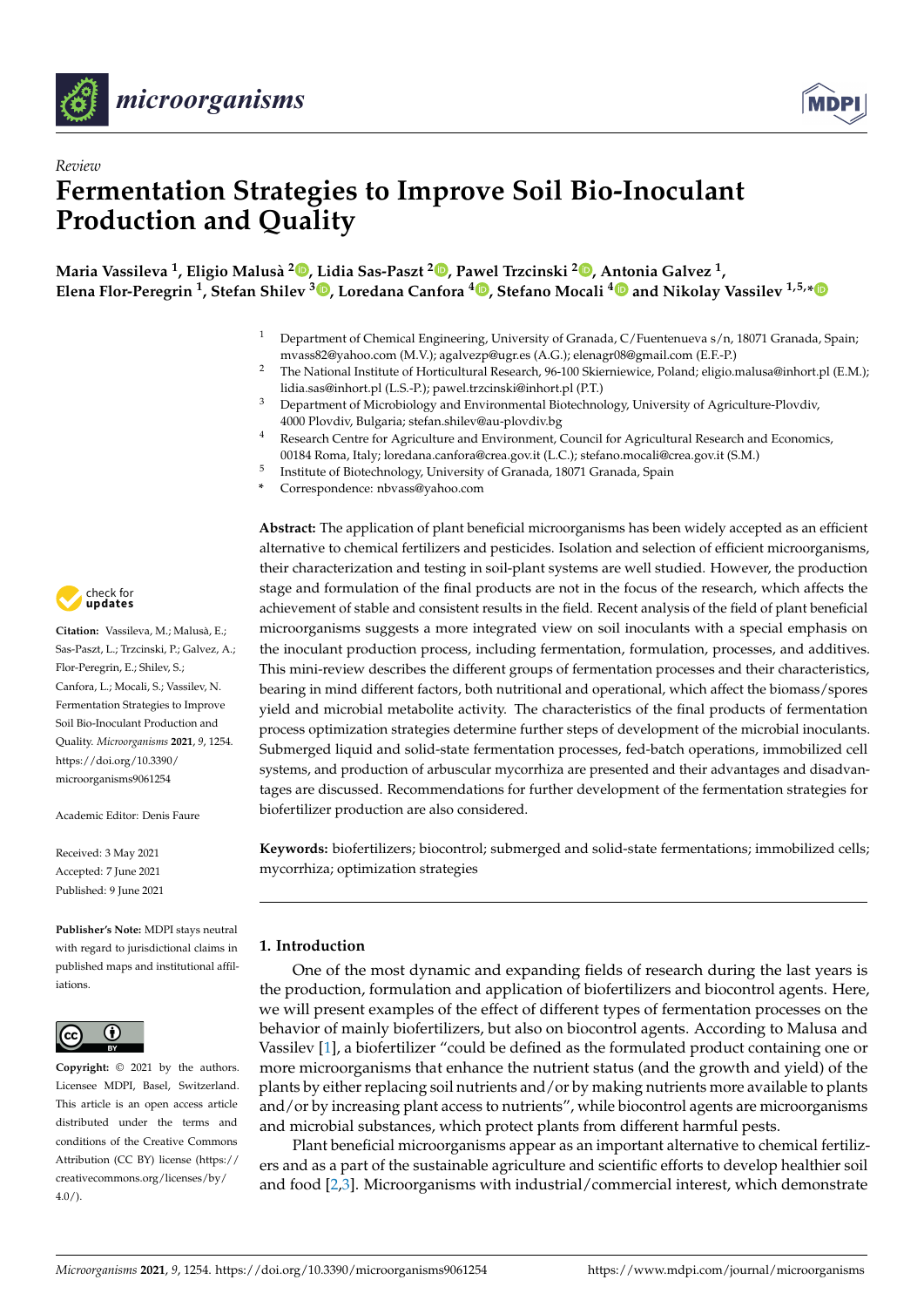plant beneficial properties, are mainly bacteria (*Bacillus*, *Pseudomonas*, *Rhizobium*, and *Azotobacter*, among others) and fungi (*Aspergillus*, *Penicillium, Trichoderma*, *Beauveria*, *Metarhizium*, *Clonostachys*, and mycorrhizal fungi) [\[4–](#page-12-1)[6\]](#page-12-2). Generally, these microorganisms are involved in the decomposition of the soils' organic matter, nutrient cycling and management of soil minerals, solubilization of insoluble nutrients, such as phosphate- or potassium-bearing materials, releasing of plant stimulating metabolites, such as phyto-hormones, and the suppression of plant pathogens [\[7–](#page-12-3)[10\]](#page-12-4). It should be noted that many of these manifest more than one of the above activities, as they possess multifunctional properties [\[11](#page-12-5)[,12\]](#page-12-6). However, it is also important to mention that only 10% of the soil microorganisms inhabiting zones surrounding plant roots can be cultivated, while the rest are declared uncultivable in standard media [\[13\]](#page-12-7). Bearing in mind the key role of soil microorganisms in sustainable agriculture and the concerns regarding crop quality and human health, as well as the problems of a growing human population in combination with climate change, the biotechnological approach in production and formulation of plant beneficial microorganisms should be in the focus of the scientific community [\[14–](#page-12-8)[16\]](#page-12-9). Biotechnology offers a wide array of techniques leading to bioformulates: starting from selection of promising microbial strains, characterizing their morphological, physiological and biochemical properties, testing their activity under fermentation and soil conditions and, finally, formulating them into commercial products [\[15](#page-12-10)[–18\]](#page-12-11). Scientific literature is abundant with studies on bioinoculants mainly oriented towards isolation and screening of beneficial microorganisms, but studies on fermentation processes and formulation techniques are still lacking [\[10](#page-12-4)[,19\]](#page-12-12). Results of a recent analysis in the field of plant beneficial microorganisms suggest a more integrated view of soil inoculants, with a special emphasis on the inoculant production process, including fermentation and formulation processes, and additives [\[19\]](#page-12-12).

In this short review, we will present a comprehensive analysis of the microbial massproduction processes, and the strategies for their optimization, applied in the field of biofertilizers/biopesticides development, namely the submerged liquid, the immobilizedcell-based and solid-state fermentations, mentioning also the specific methods utilized for the production of mycorrhizal fungi.

## **2. Submerged Liquid Fermentation**

## *2.1. Single Batch Operations*

Submerged liquid and solid-state fermentation processes are the main biotechnological techniques to obtain microbial biomass or spores, which are further formulated into commercial products (Figure [1\)](#page-2-0). In general, fermentation is the art of mass-cultivation of microorganisms, in the majority of cases using specific media and controlled process parameters, such as temperature, pH, aeration, and, if necessary, additional feeding [\[20\]](#page-12-13).

In the submerged fermentation process, microbial cells are grown homogenously in a bioreactor with liquid medium under agitation/aeration, using the medium nutrient components and releasing specific metabolites. The overall biotechnological process depends on the type/form of the final formulated inoculant product. At the end of the fermentation process, microbial biomass and/or spores can further be used to formulate a solid commercial product based on solid carriers [\[10\]](#page-12-4). Alternatively, liquid formulations of plant beneficial microorganisms can be formed by the addition of substances directly to the fermentation cells-bearing broth to ensure long storage life of the commercial products maintaining high cell numbers/mL and metabolic activity enhancement [\[21\]](#page-12-14). Fermentation broth is also rich in specific metabolites, some of them with growth promoting or biocontrol activity, which can be separated from the biomass and purified for direct application in soil-plant systems. Therefore, submerged fermentation processes should be optimized towards high cell/spore density and/or high metabolic activity for producing specific metabolites with plant beneficial properties [\[22\]](#page-12-15). The choice of the fermentation model, optimization of the medium components, process parameters, as well as the design of the bioreactor functioning seem to be the most important points in developing upstream strategies for achieving a high biomass production and high metabolic activity of bioinocu-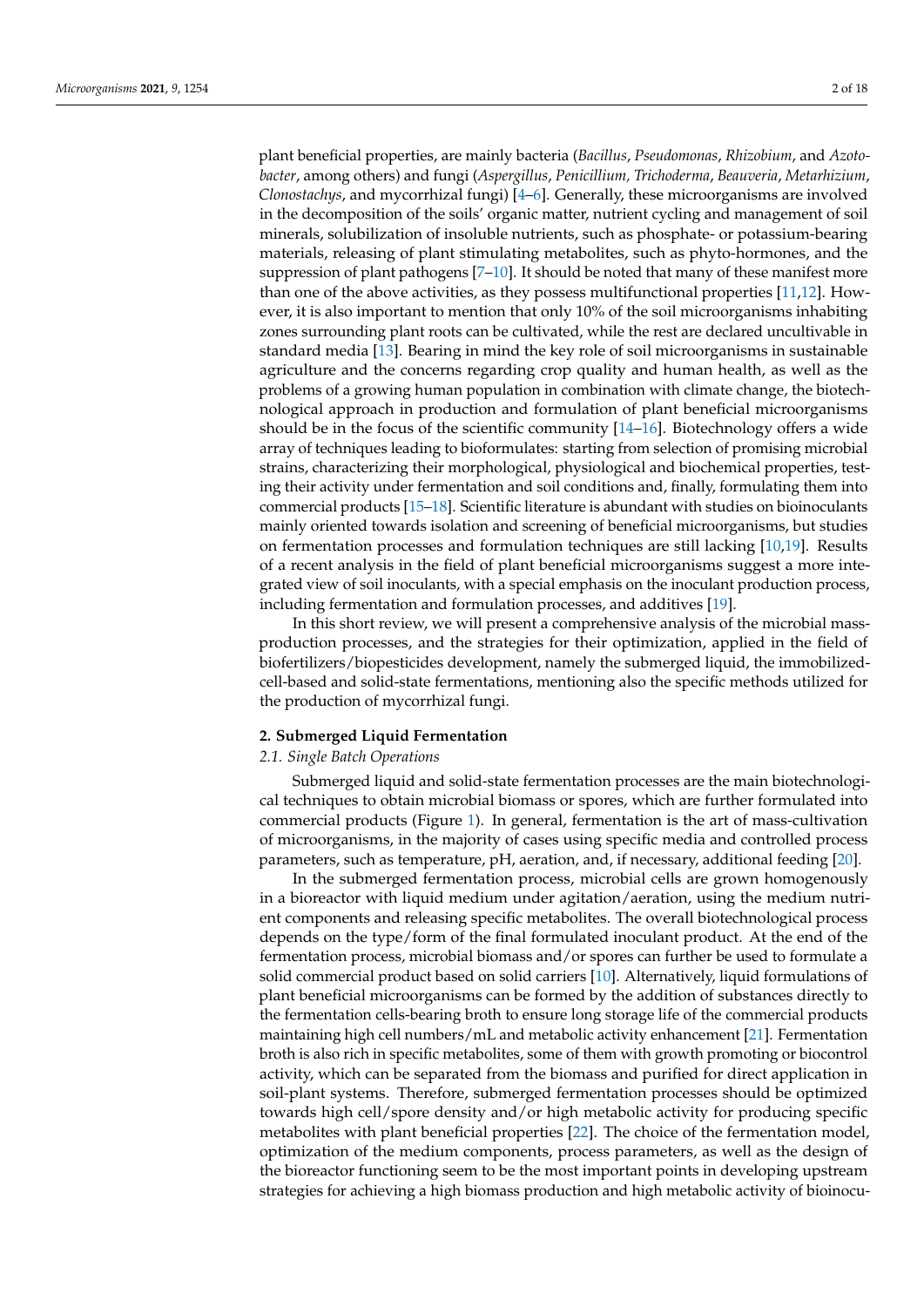lants. It is widely accepted that  $10 g/L$  is the maximum biomass production obtainable in a liquid batch fermentation process; however, following the above mentioned strategies in some studies, dry cell weight ranging from 20 g/L to 300 g/L are reported with enhanced metabolite production [\[23\]](#page-12-16).

<span id="page-2-0"></span>

Figure 1. General scheme of submerged and solid-state-fermentation-based production of bioformulates. mulates.

 $I_{\text{free}}$  in the submerged fermentation process, microbial cells are grown homogenous ly in  $M_{\text{free}}$ plant beneficial microorganism is to optimize medium composition. When studying soil microorganisms, well-known synthetic media are normally used, but they do not always lead to optimal results. It was suggested that media used for selection of microorganisms with a desired profile should not be recommended for biomass accumulation and specific metabolite production in larger volumes [\[24\]](#page-12-17). Various studies have been reported for optimization of culture media for biomass and spore production. Each one of the medium  $\frac{1}{2}$ components affects the growth, sporulation, and metabolite production activity. Carbon and nitrogen sources are very important, as well as their cost and availability [\[25\]](#page-12-18) bearing always in mind the production volume and substrate price and availability (Table [1\)](#page-3-0). Glucose, sucrose, lactose and other simple sugars are easily assimilated by microorganisms, but other economically attractive media based on agro-industrial wastes are successfully experimented for industrial inoculant production [\[26\]](#page-12-19). Cheese whey, malt sprouts, and nolasses were included in media composition and showed high suitability in large-scale we desting of the design of the biores of the biores function  $\epsilon$  and  $\epsilon$  is the most important points in  $\epsilon$ production conditions with additional cell-protective advantages demonstrated in the formulation stage [\[27](#page-12-20)[,28\]](#page-13-0). Glycerol was also proved as a potential substrate because of its abundance as a side product from the biodiesel production and cell protecting  $proporties [21].$  $proporties [21].$  $proporties [21].$ One of the first steps in achieving high biomass and metabolite production by a given

Table 1. Overview of materials used as substrate sources or additives for the development of strategies with different given plant beneficial microorganism is to optimize medium composition. When studyfermentation technologies.

| <b>Fermentation Mode</b> | <b>Utilization Mode</b> | <b>Materials Used</b>                                                                                        | References                                                                         |
|--------------------------|-------------------------|--------------------------------------------------------------------------------------------------------------|------------------------------------------------------------------------------------|
| Liquid submerged         | Substrate source        | Glycerol<br>Agro-industrial wastes<br>Cheese whey<br>Malt sprouts<br>Beet and cane molasses<br>Sewage sludge | $[21]$<br>$\left[26\right]$<br>$[27]$<br>[28]<br>$[24]$ and ref. therein<br>$[29]$ |
|                          | Substrate additive      | Cotton-seed<br>Soy flours<br>Biochar                                                                         | [30]<br>$[30]$<br>[31]                                                             |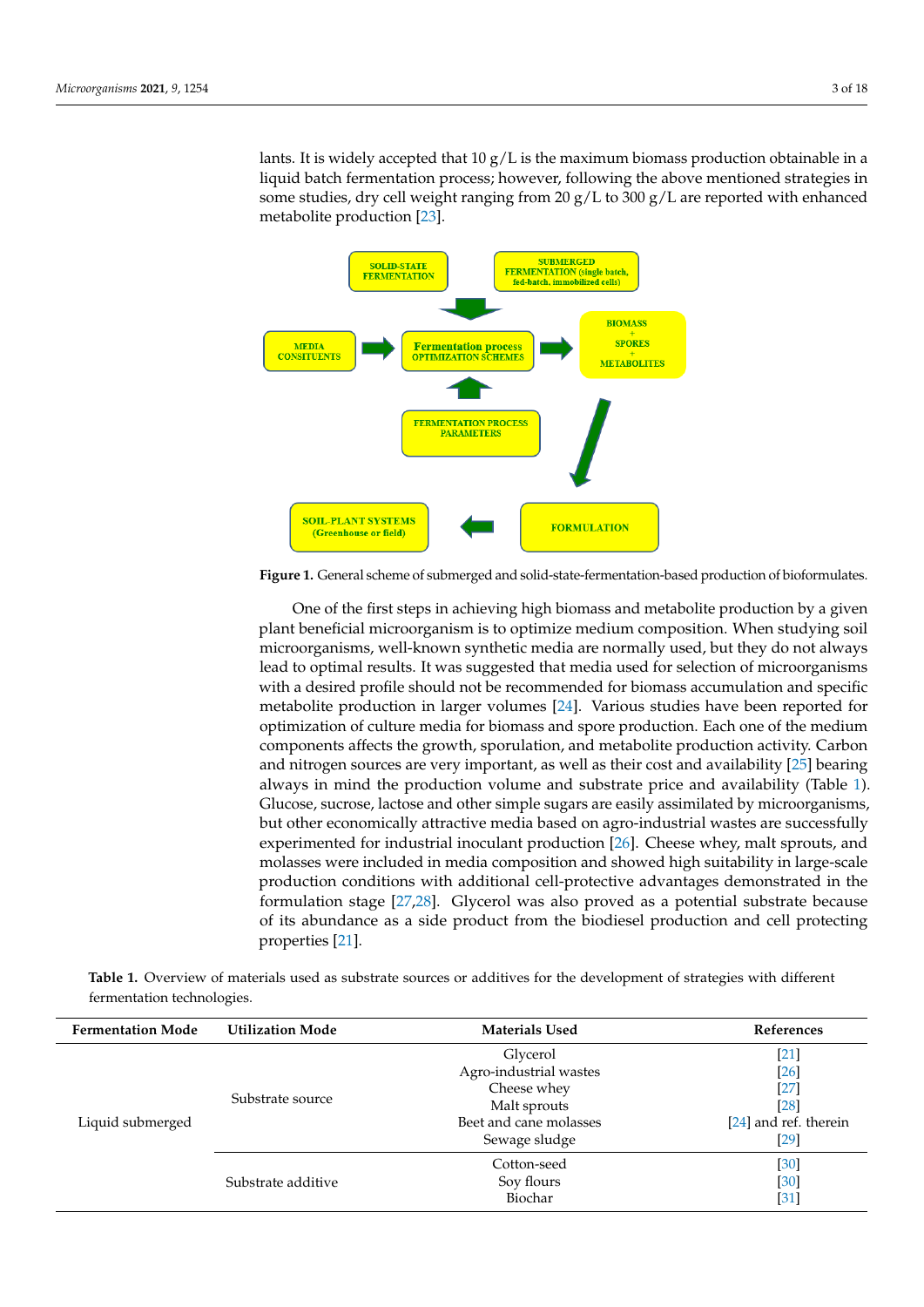<span id="page-3-0"></span>

| <b>Fermentation Mode</b> | <b>Utilization Mode</b> | <b>Materials Used</b>                                   | References              |
|--------------------------|-------------------------|---------------------------------------------------------|-------------------------|
| Solid State              | Substrate source        | Corn steep liquor                                       | $[32]$                  |
|                          |                         | Grape marc and wine lees                                | $[33]$                  |
|                          |                         | Straw                                                   | $[34]$                  |
|                          |                         | Wheat bran                                              | [34]                    |
|                          |                         | Cereal grains (rice, barley, rye, wheat, sorghum, corn) | $[35]$                  |
|                          |                         | Olive mill solid wastes                                 |                         |
|                          |                         | Sugar cane bagasse                                      | $[36 - 38]$             |
|                          |                         | Sugar beet wastes                                       | [36]                    |
|                          |                         | Vinasse                                                 | [31]                    |
|                          |                         |                                                         | $[24]$ and ref. therein |
|                          | Substrate additive      | Glycerol                                                | [39, 40]                |
|                          |                         | Biochar                                                 | [41]                    |

**Table 1.** *Cont.*

An important parameter of developing efficient nutrient media is the relation between carbon and nitrogen. Using cotton-seed or soy flours to increase the nitrogen content resulted in higher biomass production of *Metarhizium brunneum* in a shorter time period, with a simultaneous higher spore production [\[30\]](#page-13-2). Development of short fermentation processes and inexpensive and available C and N sources will decrease the high cost of production, which is accepted as the main factor limiting the commercialization of plant beneficial microorganisms. Phosphate is another macro-component of the fermentation media affecting biomass and metabolite production. As in natural conditions, inorganic sources of P are the most important part of the fermentation media with a strong growthlimiting effect [\[42\]](#page-13-13). Alexieva and Micheva-Viteva [\[43\]](#page-13-14) reported that, in *B. subtilis*, phosphate starvation has been shown to stimulate 10- to 30-fold extracellular enzyme production, particularly alkaline and acid phosphatases. Low phosphate concentration or controlled P supplementation to the medium particularly in the production stage is necessary for organic acid production and simultaneously for rock phosphate solubilization [\[24\]](#page-12-17). Similar controlled addition of low concentrations of phosphate is advantageous for enzyme production and indole-3-acetic acid of P-solubilizing fungi and bacteria [\[32,](#page-13-4)[44\]](#page-13-15).

Another attractive strategy is to use optimized media, not only to achieve high biomass growth, but also to enhance the production of bioactive plant beneficial compounds such as siderophores, indole-acetic acid, and anti-microbial compounds, including antibiotics. For example, by manipulating growth-limiting medium components, organic acids or antibiotic production can be easily managed [\[22,](#page-12-15)[24](#page-12-17)[,42\]](#page-13-13). This approach is very useful, particularly in biotechnological processes aimed at production of fermentation liquids containing additional, simultaneously produced plant beneficial components ranging from organic acids, fito-hormones and volatile and antifungal substances, among many others [\[39,](#page-13-10)[45–](#page-13-16)[48\]](#page-13-17). Such final fermentation products, which resulted after medium optimization and fermentation process parameters (pH, temperature, air supply and agitation) are rich in biomass and high spore numbers, but also in metabolites important for plant growth and health and can be applied directly with double effect on plants. In recent years, cell-free fermentation liquids with strong phyto-stimulating and biocontrol properties are attracting a growing interest because their action does not depend on the soil micro- and macro-biota and the typical stress factors affecting living-cell biofertilizers [\[10,](#page-12-4)[47](#page-13-18)[–51\]](#page-13-19). Optimization of the fermentation medium may include introduction of additional components in order to increase the system productivity or control metabolite activity. For example, in a series of experiments it was demonstrated that the addition of biochar as a medium component increased phosphate dissolution by plant growth promoting *Aspergillus niger* [\[31,](#page-13-3)[41\]](#page-13-12). The mechanism of this effect includes partial removal of fluoride, which can be found in rock phosphate and in a higher production of organic acids.

Therefore, the properties of the plant beneficial microorganisms and the optimized mass production fermentation systems are important components in biotechnological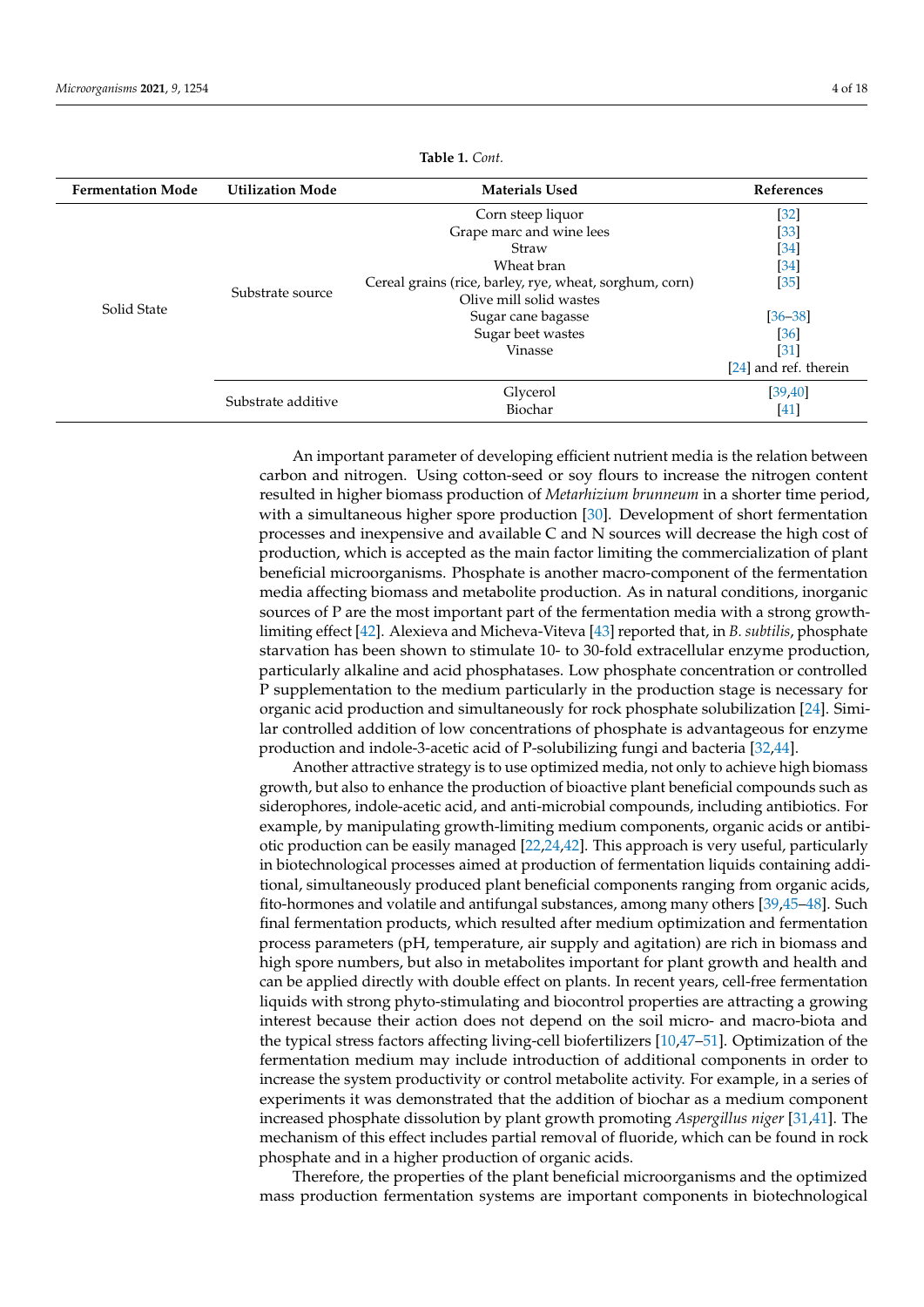production of biofertilizers and biocontrol agents. The latter should be with low industrial production costs allowing further formulation development and adequate field application. Other biotechnological tools, such as co-cultivation of fungal microorganisms with possible synergic interactions between strains, can facilitate formulations that can overcome environmental constrains, such as drought, salinity, high temperature, etc. in comparison to practices when a single strain is used [\[52,](#page-13-20)[53\]](#page-13-21). Preliminary studies on strain compatibility including timing of spore inoculation or inclusion of fermentation broth of one microorganism into the medium composition of another microorganism are needed to build a co-cultivation strategy [\[54\]](#page-13-22). A very detailed study on co-cultivation of *Beauveria bassiana* and *B. brongniartii* suggested that the two fungi are different enough to avoid a real competition, but under specific stimuli they can manifest a higher virulence [\[53\]](#page-13-21).

## *2.2. Fed-Batch Operations*

Another biotechnological method of bioinocula production could be the traditional single liquid batch fermentation operation model. Particularly the fed-batch mode of fermentation has been successfully experimented in biofertilizer mass production, although this approach has been more frequently used in other biotechnological processes. The fed-batch fermentation operation involves an intermittent feeding of substrate or DO-based and pH-based feeding to ensure a determined rate of consumption when the substrate concentration decreases to a minimum. In the field of plant beneficial microbial production, fed-batch fermentation is an efficient tool for reaching a sufficiently high biomass or high concentration of phyto-stimulating metabolites [\[22\]](#page-12-15). Compared to a batch culture method, which is currently widely used by the industry, the developed fed-batch culture method provides approximately 20-fold higher viable cell counts of the microorganism or one fed-batch cycle is equal to 20 single batches [\[55\]](#page-14-0). By manipulating the operational parameters and applying a fed-batch strategy, an increase of cell concentration of *Azotobacter chroococcum* was observed from 1.54 CFU/mL to 4.21 CFU/mL with a simultaneous energy reduction [\[56\]](#page-14-1). In addition, in conditions of fed-batch fermentation, the increase of some process efficiency values, such as yield coefficient and productivity, were reported compared with the simple batch operation [\[57\]](#page-14-2). In comparison to the simple batch cycle and depending on the feeding strategy, different biomass production rates and specific metabolic (normally plant growth promoting compound or biocontrol agent) productivity could be achieved as documented by Sharma et al. [\[58\]](#page-14-3) using *Pseudomonas fluorescens*. Fedbatch strategy can be applied to solubilize insoluble inorganic phosphate by *A. niger* [\[59\]](#page-14-4). The phosphate was added four times at predetermined periods during the time-course of a batch process and then the liquid fraction was used as a soluble phosphate source. Organic acid production by the fungus was optimized during the first 48 h, before the addition of the phosphate material, thus increasing the P-solubilization efficiency. Fed-batch principles of fermentation were also successfully applied in *Bacillus thuringiensis* cultivation based on synthetic media improving cell concentration at least 50% [\[60\]](#page-14-5) or more (from 6 g/L to 50 g/L; [\[61\]](#page-14-6)) or spore concentration up to  $1.25 \times 10^{10}$  spores/mL [\[62\]](#page-14-7). Similar process improvement was achieved when sewage sludge was used as a substrate [\[29\]](#page-13-1). The bacterial spore concentration increased from 5.62  $\times$   $10^8$  to 8.6  $\times$   $10^8$  CFU/mL with a simultaneous entomocidal activity enhancement from 13  $\times$  10 $^9$  to 18  $\times$  10 $^9$  spruce budworm potency units per litre.

## **3. Immobilized-Cell-Based Fermentation Processes**

The immobilization of cells can be defined as "the physical confinement or localization of cells to a certain defined region of space with preservation of some desired activity" [\[63\]](#page-14-8). An immobilized cell system is composed by three components: the cells, the matrix (carriers), where cells are immobilized, and the solution that occupies the rest of the matrix and may contain additives. The methods of immobilization are different, but mainly based on adsorption on solid carriers and (macro/micro)-encapsulation in gels. Immobilized systems are widely used in various biotechnological processes, but are still limited for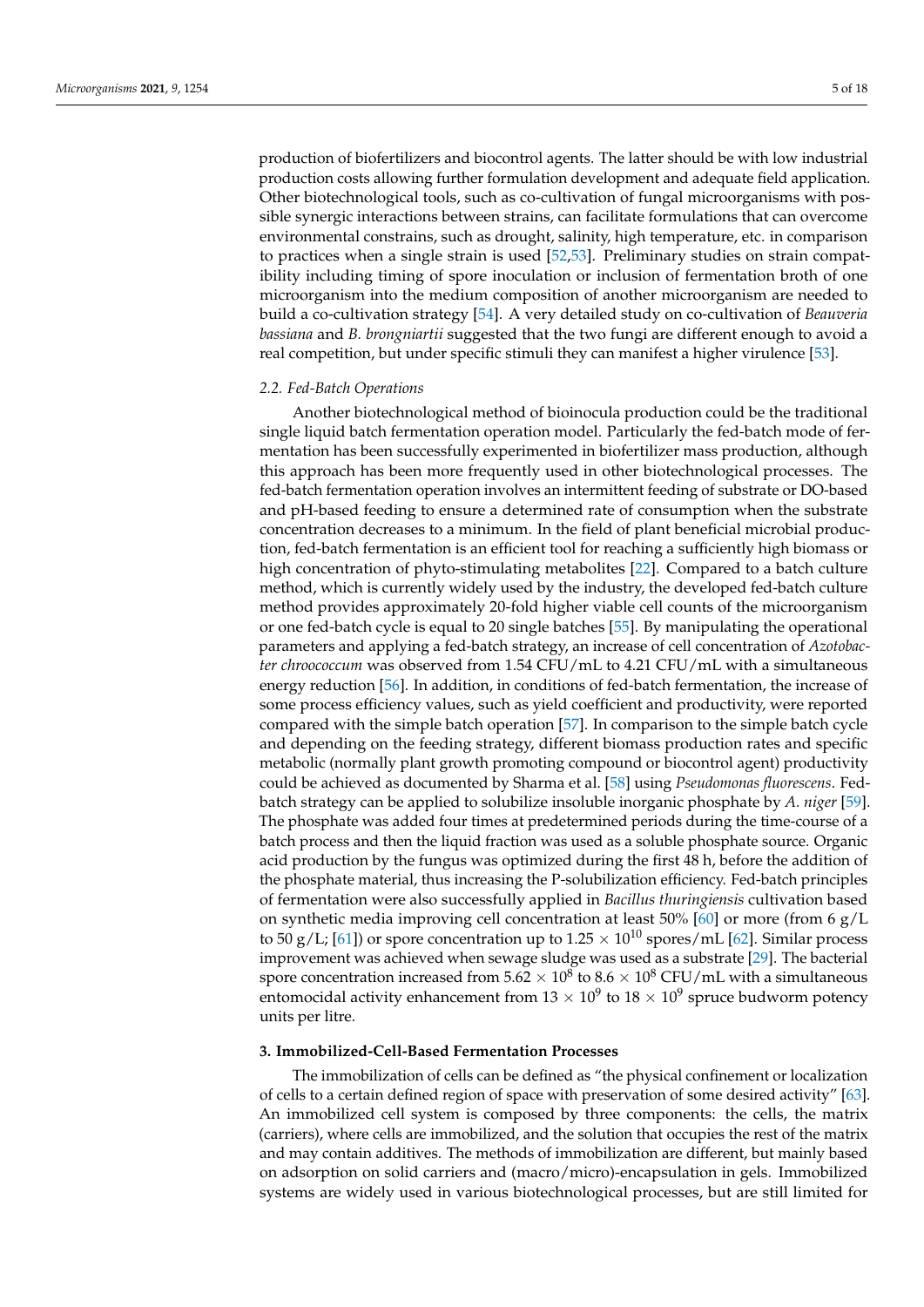agricultural purposes. In particular, immobilized cell technologies are used to study the behavioral changes in cells of plant beneficial microorganisms as the immobilized state is the normal state of microorganisms in soil [\[64\]](#page-14-9). These methods are also involved in formulation of biofertilizers [\[15](#page-12-10)[,65\]](#page-14-10). As stated by some earlier studies and further confirmed by many other works, the immobilization of cells offers a number of advantages, such as a greater number of cells in one volume unit, the possibility of easier continuous fermentation process, greater metabolic stability and activity, easier downstream operations [\[66–](#page-14-11)[69\]](#page-14-12) and, particularly in the field of formulation of biofertilizers, the slow release of cells in soil-plant systems and the possibility to combine different types of bioeffectors in one product [\[70](#page-14-13)[–72\]](#page-14-14). In fermentation conditions, immobilized cells are applied in processes for solubilization of insoluble phosphates or in production of metabolites with plant growth promoting effect. In the first case, organic acid producing bacteria and filamentous fungi are first immobilized in optimized conditions and then used as P-solubilizers [\[73\]](#page-14-15). The optimization process is necessary to improve both the efficacy of the immobilization procedure and metabolite (organic acid) production. In similar experiments, the one-factor-at-a-time scheme can be used for statistical experimental design and empirical modelling [\[74\]](#page-14-16). This approach was applied in animal bone char solubilization by *Aspergillus terreus* producer of itaconic acid [\[75\]](#page-14-17) and in the production of cell-free liquid biofertilizer by *Piriformospora indica* in repeated batch modes of fermentation [\[21\]](#page-12-14). We suggested a number of biotechnological tools aimed at increasing the efficiency of the fermentation-based solubilization of insoluble phosphates by immobilized microorganisms [\[76,](#page-14-18)[77\]](#page-14-19), but despite some recent studies [\[78\]](#page-14-20) there is no significant progress in this field.

Another possibility of wider application of immobilized-cell technologies in the production of biostimulants is to produce plant hormones (auxins, cytokinins, ethylene, gibberellins, and abscisic acid) by selected microorganisms [\[79\]](#page-14-21) for further application in soil-plant systems. In this approach, gibberellic acid, which promotes plant cell growth, is an excellent example as its production in repeated-batch and continuous fermentation process by immobilized *Gibberella fujikoroi* has been documented more than 30 years ago when sodium alginate was found to form stable and firm beads with 2 to 3-fold higher productivity of the fungal cells entrapped inside compared to their free form [\[80](#page-14-22)[,81\]](#page-14-23). More recent studies confirm the already known advantages of immobilized-cell based gibberellic acid production but also introduce some improvements in the carrier and substrate materials [\[82\]](#page-14-24) or fermentation process bioreactor and design [\[83](#page-14-25)[–85\]](#page-15-0). Another plant hormone produced by immobilized microorganisms is indole-3-acetic acid (IAA). It is involved in many plant activities, such as cell enlargement, cell division and tissue differentiation and determines plant behavior in different ambient conditions (light, gravity, etc.) [\[86\]](#page-15-1). Cells of *Klebsiella oxytoca* were found to produce IAA after immobilization by adsorption on inorganic carriers using sol-gel methodology and storage during various periods of time [\[87\]](#page-15-2). While the IAA production by the free cells decreased sharply after 30 days of storage, the results showed high stability of the immobilized cells and slight reduction of IAA production after 90 days of storage. IAA production was registered in a repeated-batch fermentation of *B. thuringiensis* cells entrapped in k-carrageenan [\[32\]](#page-13-4). In addition, during the fermentation process, solubilization of insoluble phosphates was carried out. Therefore, IAA and soluble phosphate were presented in the fermentation liquid, which potentially could be used as a plant growth promoting material. The immobilized *B. thuringiensis* cells demonstrated high stability, metabolic activity, and catalytic longevity in comparison to the free cell forms during at least five batch cycles. Using the above approach, immobilized cell technology could be applied in the production of microbial metabolites with high potential, such as harpin proteins or lipochitooligosaccharides (also known as Nod factors,) which also have found large acceptance as commercial products applied to improve plant health and symbiotic relations with nitrogen-fixing rhizobium bacteria or mycorrhizal fungi [\[88,](#page-15-3)[89\]](#page-15-4). Immobilized cell technology was recently applied in the repeated-batch production of mycelium and spore material of *Clonostachys roseum* and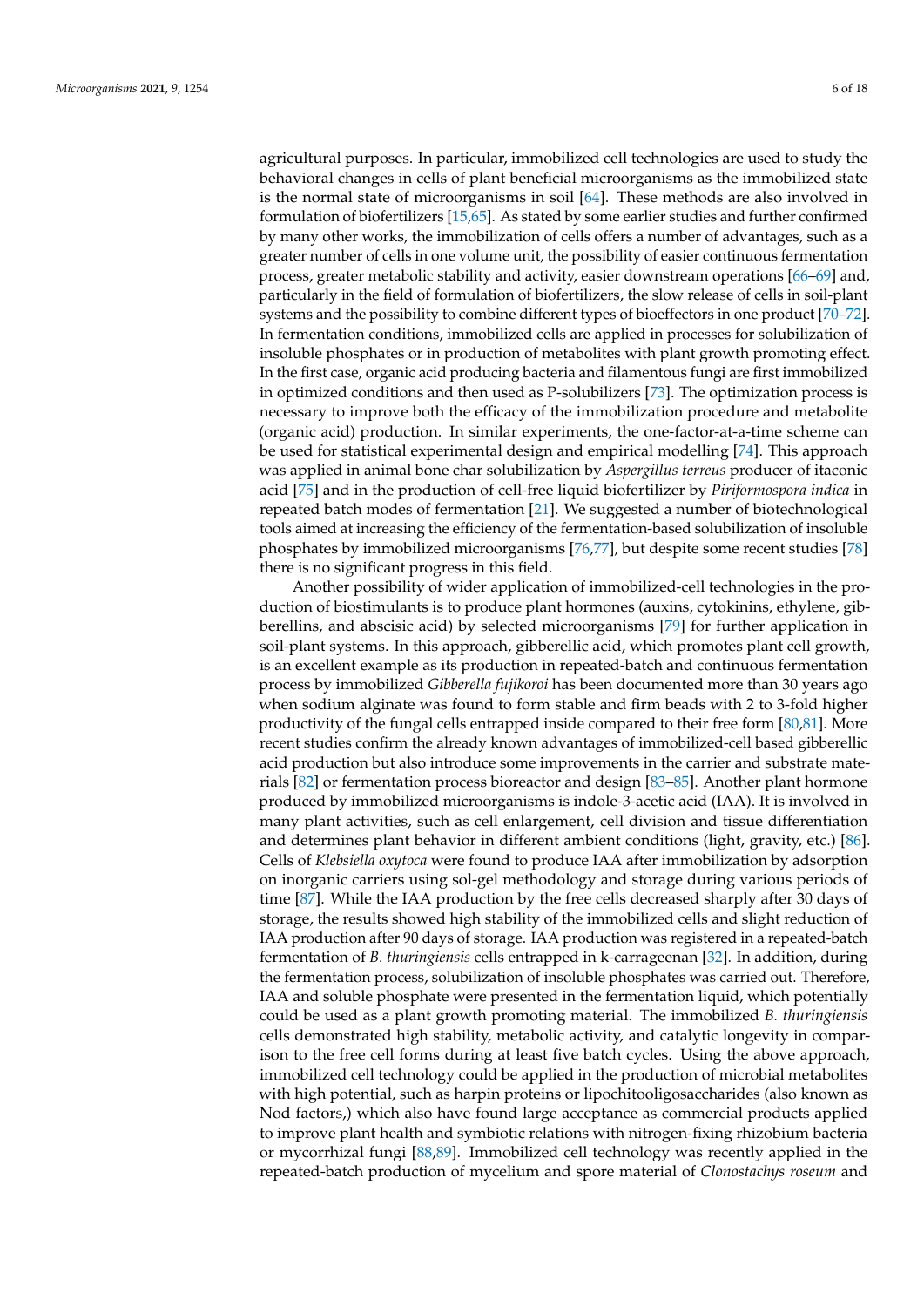*Metarhizium brunneum* for direct application or introduced/formulated into gel carriers (Vassilev et al., unpublished results).

A possible immobilized-cell-based production of cell-free liquids containing plantbeneficial metabolites could reduce the production process costs and, on the other hand, the final products will be free of all disadvantages related to the microbial survival particularly in harsh soil conditions. Similar advantages can be considered in accumulation of spores and biomass for further formulation of commercial products.

#### **4. Solid-State Fermentations**

Solid-state fermentation (SSF) is a fermentation process based on substrates in solid forms and carried out in the absence of free water [\[90\]](#page-15-5). This mode of fermentation has attracted the attention of many scientists because it is in fact a natural process, with high economic potential, which can be easily performed in laboratory and industrial conditions to produce various microbial products, including biofertilizers, while recycling residual agro-industrial materials [\[91\]](#page-15-6). During the last 20 years, a wide number of studies appeared on the utilization of SSF in the production of plant beneficial microorganisms [\[92\]](#page-15-7). Although an economic comparison between submerged and SSF fermentation processes has not been analyzed and published, it seems that SSF is widely accepted as an advantageous fermentation tool in biofertilizer and biocontrol production. In particular, the inclusion of agro-industrial waste products as media constituents ensures microenvironment conditions similar to that of soils (soil organic matter). On the other hand, the same products offer the physical supports (or carriers) for plant beneficial microorganisms [\[93\]](#page-15-8), which facilitate the formulation process of biofertilizer production [\[18\]](#page-12-11). SSF can be successfully used in biocontrol production with the typical example of *Trichoderma* spp. grown on grape marc and wine lees [\[33\]](#page-13-5) although cereals, straw, and wheat bran are also frequently used as substrates [\[34\]](#page-13-6). Other biocontrol fungi such as *C. roseum*, *M. brunneum*, and *Beauveria bassiana* are normally grown on cereal grains, such as rice, barley, rye, wheat, sorghum, or corn without any additional medium components [\[35\]](#page-13-7). Similarly, P-solubilizing fungi were successfully experimented in conditions of SSF using various substrates such as sugar beet wastes and olive mill wastes [\[36–](#page-13-8)[38\]](#page-13-9). Further direct applications of the resulting products resulted in high plant growth and nutrition, enhanced biochemical soil activity, and resistance in desertified and metal contaminated soils [\[94–](#page-15-9)[97\]](#page-15-10).

SSF offers a unique interaction between air, solids, and the microorganism, which facilitates microbial metabolite production and spore formation. However, to achieve sufficient microbial growth, spore production, and high metabolic activity, optimization of the process parameters should be carried out. The most important factors affecting the microbial behavior are the inoculum volume, moisture, temperature, pH, addition of nutrients, aeration, and solid substrate particle size (surface/volume ratio). Optimization of medium could also enhance the overall productivity [\[98\]](#page-15-11) or determine the need of additional substances able to modify the metabolic activity towards the desired amount of the final product [\[41\]](#page-13-12).

It is important to underline that there are two types of SSFs depending on the mode of application of the final products. In the first case, SSF entire products can be applied directly introducing organic matter degraded by the microorganisms and the metabolic products released during the process [\[38](#page-13-9)[,99\]](#page-15-12). Alternatively, spores formed due to nutrient limitation can be separated from the fermentation broth and further formulated as powder or granules applying different types of carrier materials. In general, SSF offers higher spore numbers and longer spore viability and efficacy compared to the liquid submerged process [\[100](#page-15-13)[–104\]](#page-15-14). These two different types of applications obviously offer different benefits to soil-plant systems. In any case, what is most important is the final economic result, bearing in mind the whole production chain, including all upstream and downstream operations, as well as the functional longevity after different periods of time [\[18\]](#page-12-11). As an advantage of the SSF, the possibility of using the solid substrate, as a support/carrier, should be mentioned [\[18,](#page-12-11)[92](#page-15-7)[,105\]](#page-15-15) as to what facilitates the formulation process. If some additional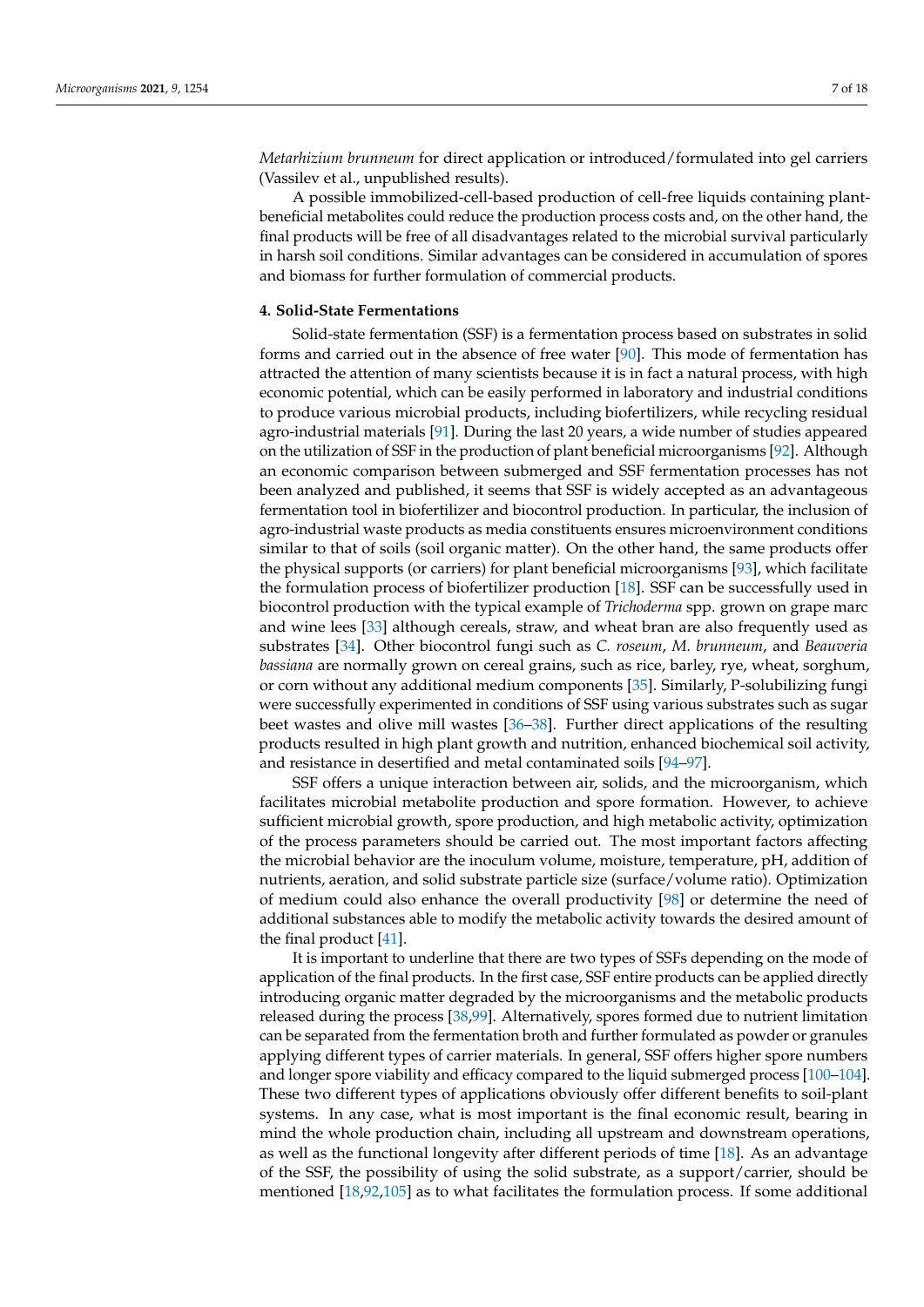substances are used in the upstream stage with beneficial formulation characteristics, the overall advantageous profile of the SSFs is obvious. For example, if the solid substratemoistening agent is glycerol, its cell-viability preserving traits can additionally increase the maintenance period of the final products [\[39,](#page-13-10)[40\]](#page-13-11). As in the case of submerged fermentation mode, SSF is a process, which allows co-cultivation [\[106\]](#page-15-16), and therefore, biomass of two beneficial microorganisms could be produced and further formulated or applied directly in soil-plant systems. However, it is important to test compatibility between experimental microorganisms before the fermentation trials [\[107\]](#page-15-17).

## **5. Key Fermentation Parameters**

Independently of the mode of fermentation (submerged or solid-state) or cell state (free or immobilized), we can always improve the process productivity by optimizing the initial pH, agitation rate, aeration volume, initial inoculum concentration, and (in SSF) initial moisture and type of the moistening agent (Figure [2\)](#page-7-0). The assessment of the effect of different fermentation parameters on the biomass accumulation and cell survival in the bioformulates during storage is essential to the development of stable commercial products. The optimization schemes and experiments are normally carried out in controlled <sup>1</sup> conditions simultaneously or by analyzing the effect of one parameter (variable) at a time, independently of the mode of fermentation (solid, liquid, free/immobilized cells, etc.).

<span id="page-7-0"></span>

**Figure 2.** Optimization options for different fermentation profiles. **Figure 2.** Optimization options for different fermentation profiles.

microbial growth, and, later, its metabolic activity and production of enzymes, antibiotics, organic acids, phytohormones and biocontrol potential as well. Microbial growth is strongly dependent by the pH as it affects the surface of cells and increases nutrient absorption [\[108\]](#page-15-18). Most microorganisms are reported to prefer neutral and slightly acidic pH with optimal biomass production in the range of 4.5 and 6.5. A pH value below 4 or above 7.0 slows fungal growth. Some species were found to tolerate alkaline pH while others, mainly some organic acid producers, preferred an acid environment [\[109\]](#page-15-19). For example, the export of citrate by *A. niger* was higher at medium pH of 2.0, and only 25% of that value was registered at pH 7.0 [\[110\]](#page-15-20). Other acid producers, however, need higher pH and the presence of a neutralization agent (CaCO<sub>3</sub> or NaOH, Ca(OH)<sub>2</sub>) to produce the acid [\[109\]](#page-15-19). Many filamentous fungi, including some *Trichoderma* spp., decrease the medium pH during their growth, but after assimilation of the available carbohydrate substrate the opposite pH The initial medium pH is important for the adaptation of the inoculum, affecting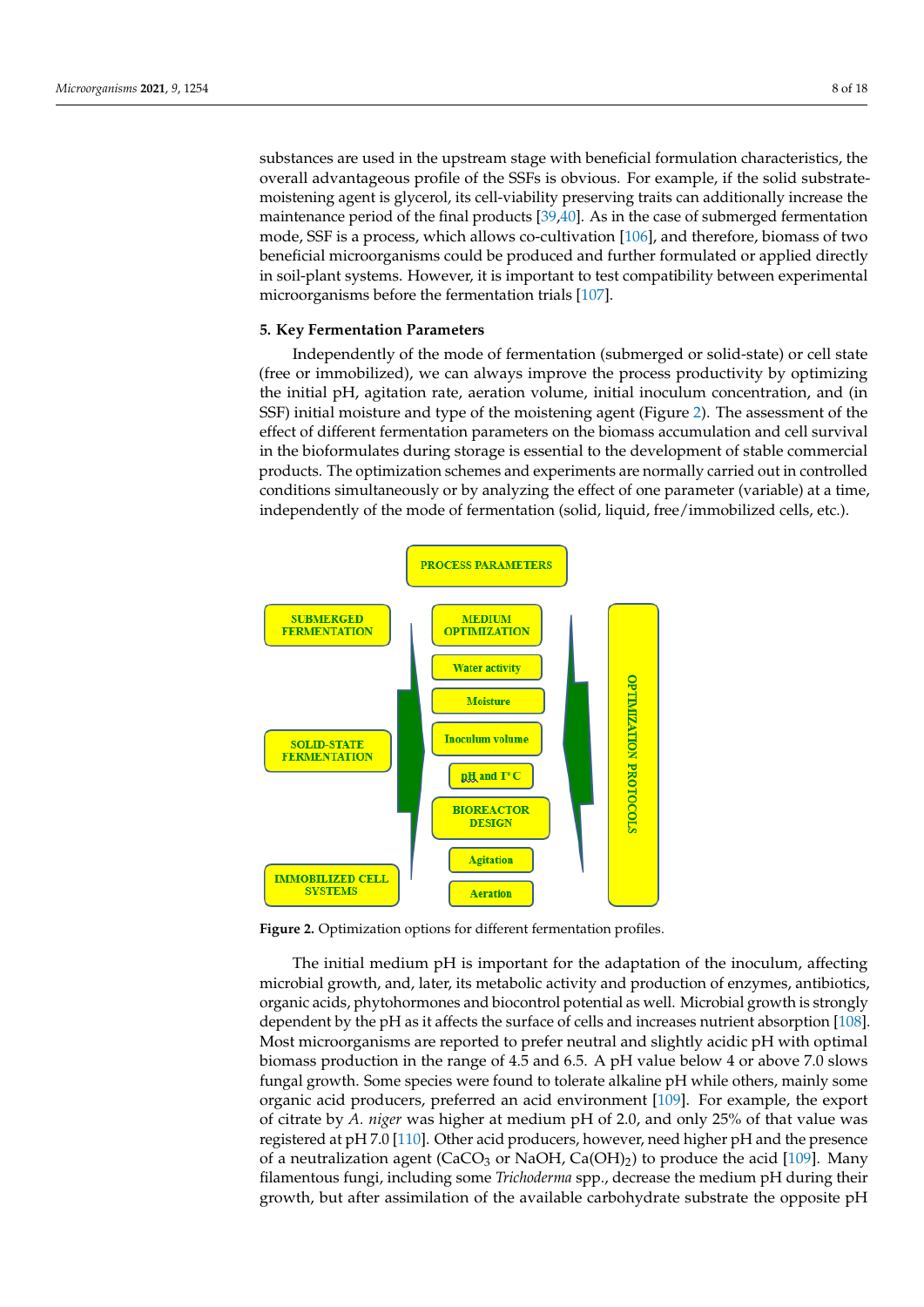tendency is observed which influenced the biomass growth and enzyme production [\[111\]](#page-15-21). These details are important when the aim of the fermentation is to solubilize insoluble inorganic phosphate to enrich the final liquid with plant available P, to produce enzymes (for example cellulase) in the fermentation broth or when a bio-formulate is prepared for a soil-plant system to enhance the plant available P or degrade cellulose-bearing wastes.

Temperature is another important fermentation process parameter. There are plant beneficial microorganisms sensitive (or not) to high or low temperature but, in general, high temperatures facilitate the biomass growth. It was suggested that as the soil microbial community composition is affected by the climate change and freeze-thaw cycles, the effect of the temperature should be studied more in detail [\[112\]](#page-16-0). Formulated inoculants can be produced by air-drying, desiccation, lyophilization, and spray drying, among others [\[72\]](#page-14-14). Lyophilization (freeze-drying) is a soft dehydration method, which preserves the cell viability of the bio-formulations [\[113\]](#page-16-1). It was considered that fermentation pH and temperature affect the cell stress resilience and efficacy of this method [\[114\]](#page-16-2). Optimization of the fermentation parameters can be carried out including in the optimization scheme components of the medium [\[41](#page-13-12)[,115\]](#page-16-3).

The majority of processes for biomass/spores production of plant beneficial microorganisms are based on aerobic fermentations. In case of submerged fermentations particularly important is the dissolved oxygen as it is the main parameter for successful microbial growth, which directly affects metabolic activity and final products type. This phenomenon is more pronounced, specifically in fed-batch operations when the biomass concentration is varying. At laboratory conditions, the level of dissolved oxygen can be manipulated by the shaker speed, while using fermenters the oxygen dissolved in the medium is controlled by manipulating the airflow or the stirrer speed [\[116\]](#page-16-4). Applying different configurations of flow impellers plays an additional role in the dissolved oxygen level and also affects cell morphology, mass transfer, medium viscosity and rheology, which improved the product formation [\[117\]](#page-16-5). In solid-state fermentation, the use of special cultivation bags ensures gas exchange or alternatively, special designed bioreactors and oxygen-enriched air could be supplied, thus providing sufficient oxygenation necessary for optimal biomass accumulation and sporulation on solid-substrate fermentations [\[118\]](#page-16-6). Initial moisture and water activity, the nature and size of the solid particles, inoculum volume, and additional nutrients also affect the efficacy of the solid-state fermentation [\[92,](#page-15-7)[98\]](#page-15-11). All these factors must be optimized applying strategies, which include factorial design and response surface methodologies, artificial neural network and genetic algorithm [\[119\]](#page-16-7).

In some cases, the optimization strategies for fermentation parameters are oriented to shape the cell morphology [\[120\]](#page-16-8). If the aim of the fermentation is to produce an efficient, multifunctional product with high level of both biomass and metabolites, it shall be considered that the metabolic productivity is particularly dependent on an optimal morphology (free cells of pellets): another important critical parameter specially for fungal or filamentous microorganisms [\[121\]](#page-16-9).

## **6. Selection of the Fermentation Mode for Industrial Production**

The aim of the cultivation of plant beneficial microorganisms is to further prepare formulated commercial products based on biomass, spores and eventually the fermentation liquid, which contains plant-stimulating or biocontrol metabolites [\[10\]](#page-12-4). The selection of the fermentation mode can be determined experimentally as microbial biomass and spores from plant beneficial microorganisms can be produced by both submerged and solidstate fermentations. The first process, either as a single batch or fed-batch, is the most effective and accepted method for the production of biomass, spores, and metabolites on an industrial scale. On the other hand, the second one is instead a relatively wellestablished fermentation technology for the production of various metabolic products and significant amount of biomass and spores [\[116\]](#page-16-4). In liquid submerged fermentation processes, agitation and oxygen transfer rate are accepted as significant factors that affect both metabolite production and microbial growth. Indeed, for a successful fermentation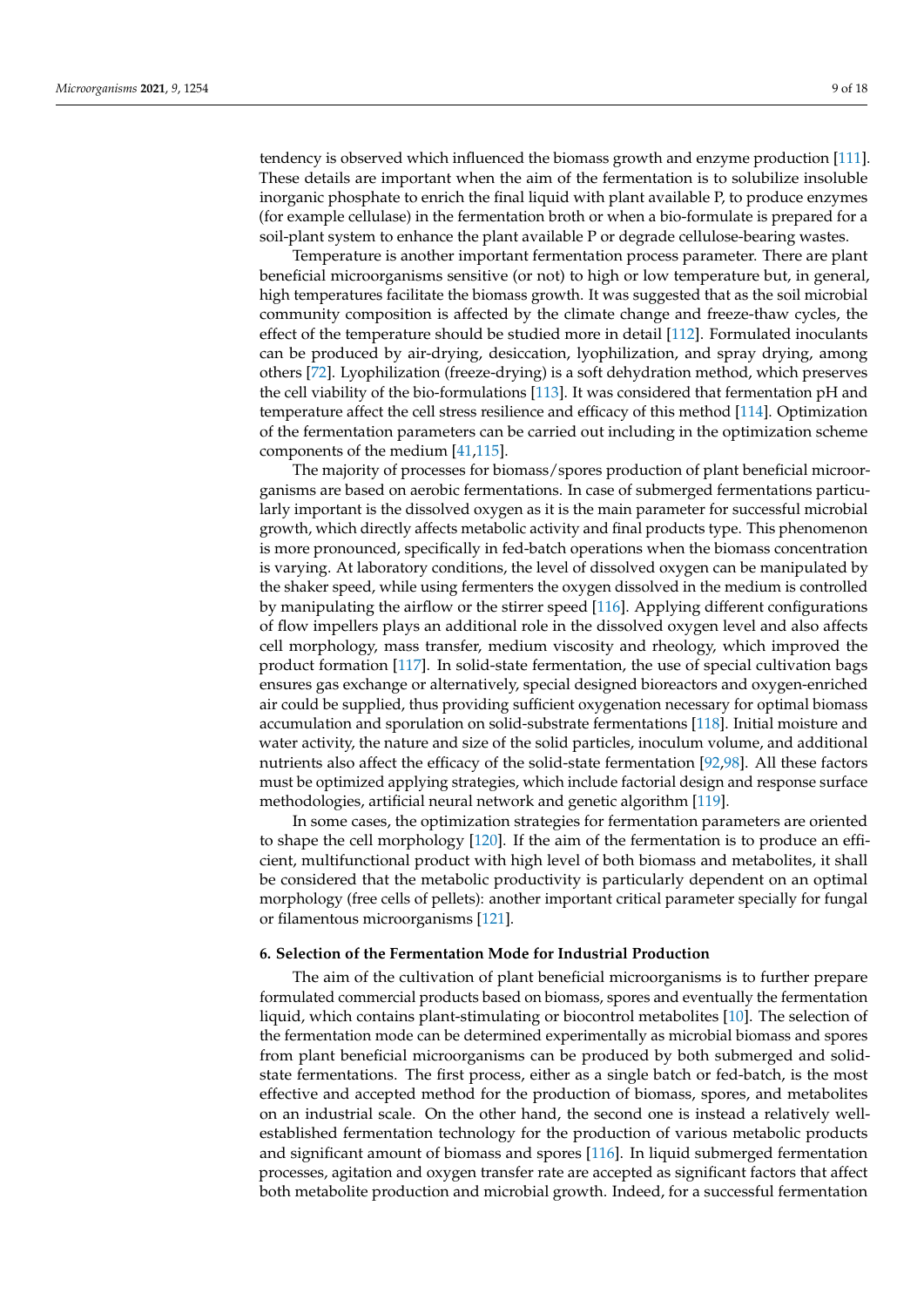process in a submerged process bioreactor, agitation is essential to achieve efficient heat and mass transfer, medium component homogenization, and a dissolved oxygen level to avoid biosynthesis of undesirable metabolites [\[122\]](#page-16-10).

Solid-state fermentation, performed on a solid substrate with a low moisture content, offers a number of advantages, such as the use of economically attractive substrates, lower water and energy consumption, but with complicated (in some cases) downstream processing [\[92\]](#page-15-7). It is important to know that based on the water activity requirements fungi and yeasts are usually accepted as the most suitable microorganisms for solid-state fermentation. Fungi and yeast have lower water activity  $(a_w)$  requirements, typically around 0.5–0.6  $a_w$ , while bacteria have a higher requirement (0.8–0.9  $a_w$ ). In any case, the choice of the mode of fermentation for a selected microorganism should be also based on the type of the substrate used and the final metabolite product that has to be produced [\[119\]](#page-16-7).

Another important consideration is the overall microbial activity and biomass and spores production as a function of the fermentation process mode. It is well documented that metabolite production is higher and can be achieved in a shorter time in solid-state fermentation when compared to submerged fermentation using the same medium [\[121\]](#page-16-9). Fungi grown in conditions of submerged fermentation have shown a greater sensitivity to catabolite repression compared to solid-state fermentation [\[122\]](#page-16-10). Spores produced in solid-state fermentations are characterized by higher stability and germination rate after freezing compared to spores obtained by submerged fermentations and are more resistant to dehydration, which facilitates their formulation [\[123\]](#page-16-11). In general, airborne spores formed under natural conditions are more stress tolerant (including UV radiation resistance) that those grown in liquid media. Solid-state fermentation conditions are closest to the natural environment [\[92\]](#page-15-7). Similar observations are reported for immobilized cell systems [\[64\]](#page-14-9). A great advantage of solid-state fermentation is also the possibility to directly apply the final product without special formulation procedures [\[16\]](#page-12-9), although spores of plant beneficial fungi are easily separated from the mycelium-substrate mass and further formulated as powders or granules using various materials as carriers [\[72\]](#page-14-14). Talc powder, polyvinylpyrrolidone, vegetable/mineral oils, peat, starch-mannitol, methylcellulose, xanthan gum, vermiculite-bentonite, press mud from sugar production, and natural gel-forming materials (alginate, carrageenan, chitosan, agar) are widely used in seed treatments or direct introduction into soil-plant systems [\[92\]](#page-15-7).

Therefore, when selecting the fermentation mode of plant beneficial microorganisms' production, all this information should be evaluated in order to produce the most economical, environmentally friendly, stable and viable, easy to maintain in different storage conditions, and easy to apply commercial product.

## **7. The special Case of Mycorrhiza**

Arbuscular mycorrhizal fungi (AMF) are an important group of soil microorganisms, which form beneficial symbiotic associations with bidirectional flow of nutrients between roots of wide range of plants and the surrounding soil microenvironment [\[124\]](#page-16-12). Mycorrhizas are also involved in biological processes, which improve plant health, through increased protection against biotic and abiotic stresses [\[125\]](#page-16-13), improve soil quality and structure, and enhance nutraceutical value of horticultural products [\[126\]](#page-16-14). The most important advantage of using AMF as biostimulants is related with their role in facilitating phosphate and micronutrients uptake by plants [\[127\]](#page-16-15). While almost all plant beneficial microorganisms including some ectomycorrhizal and mycorrhiza-like can be produced by cultivation in fermentations systems, AMF cannot be mass-produced without plants [\[128\]](#page-16-16). The requirements for development and selection of bio-techniques for mass production of mycorrhiza are similar to those of other microbial fertilizers. The final product should be free of pathogens, viable after periods of storage, with a high colonization power and easy to apply [\[129\]](#page-16-17). The main problem in the case of AMF is the lack of both free-ofhost efficient production methods and formulations that cannot ensure high final product quality [\[128\]](#page-16-16). AMF are commonly produced in scaled-up pot plant-based culture using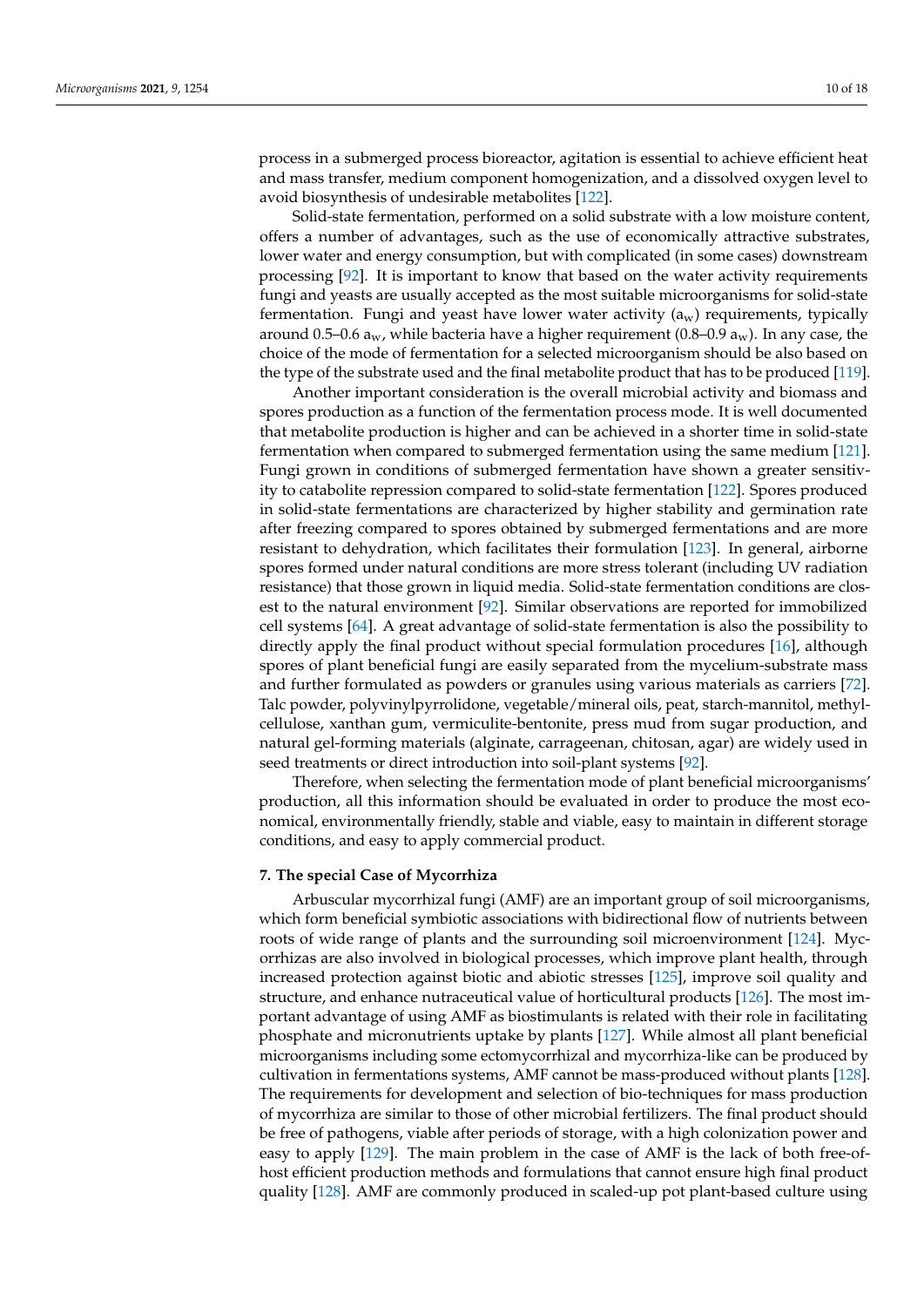sterilized substrates. However, this method is not economically acceptable in industrial conditions. Soilless, hydroponic culture is another mode of AMF production as it provides high quality inoculum with higher spore number compared to the pot cultivation in greenhouse [\[130\]](#page-16-18). In both modes of production, inert materials such as bark, calcinated clay, expanded clay and perlite are used, alone or in combination, in the medium composition as they are with stable characteristics, facilitate aeration, and hold sufficient water for plant growth [\[129\]](#page-16-17). Other biotechnological approaches to improve the AMF mass production in conditions of soilless cultures are using nutrient film technique, aeroponics, and root organ culture [\[130](#page-16-18)[–133\]](#page-16-19). It is interesting to mention the almost equal price per spores produced by these techniques with some advantage of root organ culture [\[134\]](#page-16-20). Using the split-plate technique of St-Arnaud et al. [\[135\]](#page-16-21) it is possible to repeatedly remove and replace the media in the mycorrhizal side of the plate and thus continually harvest spores and hyphae from the system [\[45](#page-13-16)[,136\]](#page-16-22). In 2000–2001 AMF were cultivated using alginate and k-carrageenan as media constituents (Vassilev et al. unpublished data). A similar approach could be used with other natural polysaccharides. However, this process is slow and time-consuming, the substrate is expensive, thus economically unsustainable, and seems unlikely to be adopted by the industry.

Like in many other biotechnologically based productions of agricultural, plant beneficial products, a strong cooperation between industrial microbiologists, plant physiologists, agronomists, and soil scientists are needed to develop an inexpensive, efficient, and clean technology for the AMF production. Further progress in this field could be expected in the formulation part of the mycorrhizal inoculum production, which could include mycorrhiza-helper bacteria and microorganisms with other functions, such as nitrogenfixing, P-solubilizing, or biocontrol functions. Similar attempts have been published earlier with promising results [\[64\]](#page-14-9).

#### **8. Perspective Developments and Conclusions**

Microbial fertilizer production comprises a series of operations including mass production of the target microorganism in fermentation systems (upstream stage), followed by product formulation. In some cases, the product is directly applied after the production stage. In any case, the choice of the fermentation mode is of great importance as it determines the quality and amount of the useful microbial mass and metabolites promoting plant growth and health. Biotechnology offers a number of well-developed fermentation schemes, which can fulfil the desired final results, depending also on the formulation schemes. Plant beneficial microorganisms should be easily and economically produced by the fermentation industry. The main point from an economical point of view is to ensure reasonably low-priced substrates, available locally and with stable seasonal characteristics. Despite the recent progress in the field of production and formulation of biofertilizers, additional studies are needed to further improve the upstream operational productivity using other fermentation strategies such as, a continuous mode of fermentation or different configurations of the bioreactor. Here, the use of immobilized cell systems should be more actively studied as an alternative technique. Optimization of methods should be widely applied to establish highly efficient upstream processes focusing on optimized media and parameters. Special attention should be paid to AMF production in fermentation systems, as they have a market potential ready to be exploited due to farmers' acknowledgement of their role in soil-plant systems development.

New research for the optimization of both fermentation and formulation processes would be necessary in the future for biofertilizers based on other kinds of microorganisms such as yeasts, since isolates from genera such as Williopsis, Saccharomyces, Candida, Meyerozyma and Pichia have been shown to promote plant growth and nutrition with different crops [\[137,](#page-16-23)[138\]](#page-17-0). Indeed, even though yeast production is a well-developed industrial sector for the wine and bread industry, the application in field crops poses some challenges that have to be addressed. The exploitation of processes fostering the production of metabolites could also be useful to induce expression of specific metabolites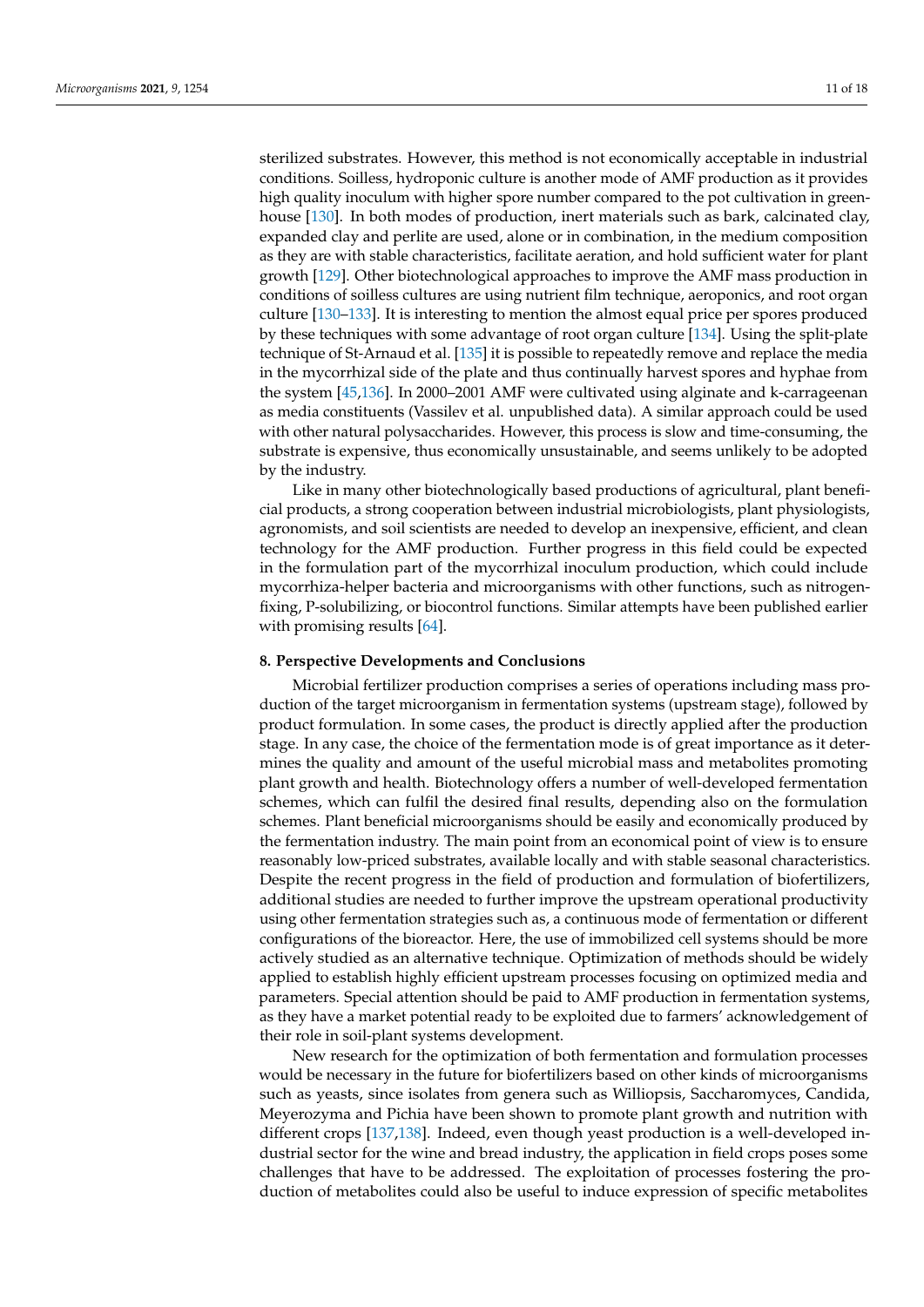necessary for the colonization of roots or enhancing the effect of the microorganisms (e.g., lipochitooligosaccharides) in enabling endosymbiosis [\[139\]](#page-17-1). However, the production of biofertilizers based on non-obligate endosymbiont mycorrhizal fungi of the order Sebacinales as well as of other endophytic microorganisms would also require a specific development of fermentation and, most of all, formulation processes aiming at improving the colonization of plant tissues.

Optimizing the fermentation process in view of reassembling strains with differing modes of action into small communities, thereby providing more consistent protection or growth promotion than with the application of single strains, is a challenging goal worthy to venture as such strategy could widen the application of bioproducts [\[140,](#page-17-2)[141\]](#page-17-3). Further development of the fermentation strategies for biofertilizer production should also be focused on products able to manipulate and control phyto-microbiome structure [\[142\]](#page-17-4), which will be the next biotechnological approach in the Sustainable Agriculture.

However, the research aiming at optimizing the strategies for fermentation and formulation of bioinocula must take into consideration the economic, environmental and societal features in order to comply with sustainability requirements. In this respect, since the production cost is among the constraints expressed by farmers for the usage of bioinocula products, possible ways to reduce it could be searched by testing new materials for the fermentation process. For example, the rapid development of the biogas industry, which produces tons of biodigestates difficult or costly to deploy due to environmental constraints, could also provide ingredients for cheap fermentation substrates [\[143\]](#page-17-5). SSF could also exploit the use in the fermentation medium of carbon-based materials which could substitute to a large extent other inputs, useful to produce multifunctional inocula [\[144\]](#page-17-6). Such approaches would effectively comply with sustainability conditions.

Even though, the market potential of microbial-based products was confirmed by recent analyses, which valued at about 10.2 billion USD by 2025 the global biopesticide market, with an annual growth rate of approximately 15% [\[145\]](#page-17-7) and projected 3.15 billion USD by the end of 2026 for the biofertilizers market, at an annual growth rate of about 11% [\[146\]](#page-17-8), the regulatory framework could pose some bottlenecks for the sector development, including the fermentation and formulation phases. Indeed, as an example, in case of biofertilizers, the new rules enacted in the European Union in 2019 [\[147\]](#page-17-9) are currently limiting the marketing to just four kinds of biofertilizers, for nitrogen supply (symbiotic Rhizobium spp. and free-living Azotobacter spp. and Azospirillum spp.) and for phosphorous nutrition (mycorrhizal fungi). Furthermore, only the drying or freeze-drying processes in the formulation of the product are allowed, which is also restrictive considering the technologies available. Nevertheless, the improvement of fermentation strategies would be useful to comply with quality and safety requirements of bioinocula, which are the basis to increase their use in the field and thus support the transition toward a new agricultural "bio-green revolution".

**Author Contributions:** M.V. and N.V. designed and drafted the work. E.M., E.F.-P., L.S.-P., P.T., S.S., A.G., L.C. and S.M. contributed to the revision of the manuscript. All authors have read and agreed to the published version of the manuscript.

**Funding:** This work was supported by the project EXCALIBUR funded from the European Union's Horizon 2020 research and innovation programme under grant agreement No. 817946 and project P18-HO-4279 Junta de Andalucía-PAIDI 2020, Spain.

**Conflicts of Interest:** The authors declare no conflict of interest.

### **References**

- <span id="page-11-0"></span>1. Malusà, E.; Vassilev, N. A contribution to set a legal framework for biofertilisers. *Appl. Microbiol. Biotechnol.* **2014**, *98*, 6599–6607. [\[CrossRef\]](http://doi.org/10.1007/s00253-014-5828-y) [\[PubMed\]](http://www.ncbi.nlm.nih.gov/pubmed/24903811)
- <span id="page-11-1"></span>2. Meena, V.S.; Meena, S.K.; Verma, J.P.; Kumar, A.; Aeron, A.; Mishra, P.K.; Bisht, J.K.; Pattanayak, A.; Naveed, M.; Dotaniya, M.L. Plant beneficial rhizospheric microorganism (PBRM) strategies to improve nutrients use efficiency: A review. *Ecol. Eng.* **2017**, *107*, 8–32. [\[CrossRef\]](http://doi.org/10.1016/j.ecoleng.2017.06.058)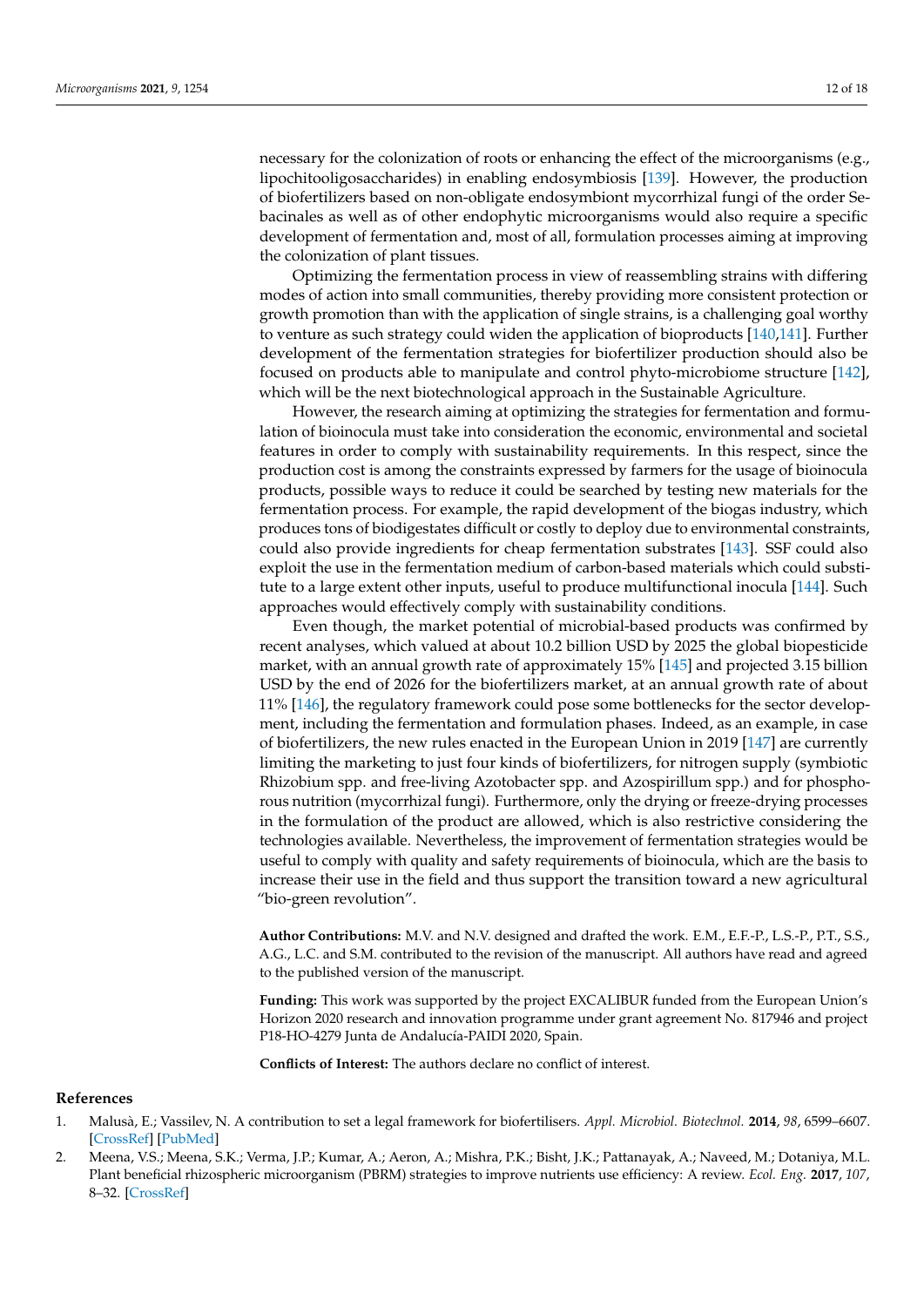- <span id="page-12-0"></span>3. Singh, D.P.; Prabha, R.; Gupta, V.K. Microbial inoculants for sustainable crop management. In *Microbial Interventions in Agriculture and Environment. Vol. 2 Rhizosphere, Microbiome and Agro-Ecology*; Springer Nature: Singapore, 2019; pp. 1–35.
- <span id="page-12-1"></span>4. Owen, D.; Williams, A.P.; Griffith, G.W.; Withers, P.J.A. Use of commercial bio-inoculants to increase agricultural production through improved phosphorus acquisition. *Appl. Soil Ecol.* **2015**, *86*, 41–54. [\[CrossRef\]](http://doi.org/10.1016/j.apsoil.2014.09.012)
- 5. Figueiredo, M.V.B.; Bonifacio, A.; Rodrigues, A.C.; de Araujo, F.F.; Stamford, N.P. Beneficial microorganisms: Current challenges to increase crop performance. In *Bioformulations for Sustainable Agriculture*; Arora, N.K., Mehnaz, S., Balestrini, R., Eds.; Springer: New Delhi, India, 2016; pp. 53–70.
- <span id="page-12-2"></span>6. Pathak, D.V.; Kumar, M. Microbial Inoculants as Biofertilizers and Biopesticides. In *Microbial Inoculants in Sustainable Agricultural Productivity*; Singh, D.P., Ed.; Springer: New Delhi, India, 2016; pp. 197–209. [\[CrossRef\]](http://doi.org/10.1007/978-81-322-2647-5_11)
- <span id="page-12-3"></span>7. Pii, Y.; Mimmo, T.; Tomasi, N.; Terzano, R.; Cesco, S.; Crecchio, C. Microbial interactions in the rhizosphere: Beneficial influences of plant growth- promoting rhizobacteria on nutrient acquisition process. A review. *Biol. Fertil. Soils* **2015**, *51*, 403–415. [\[CrossRef\]](http://doi.org/10.1007/s00374-015-0996-1)
- 8. Shilev, S.; Naydenov, M.; Sancho Prieto, M.; Vassilev, N.; Sancho, D.E. PGPR as Inoculants in Management of Lands Contaminated with Trace Elements. In *Bacteria in Agrobiology*; Maheshwari Dinesh, K., Ed.; Springer: New York, NY, USA; Berlin, Germany, 2012; pp. 259–278.
- 9. Vassilev, N.; Vassileva, M.; Nikolaeva, I. Simultaneous P-solubilizing and biocontrol activity of microorganisms: Potentials and future trends. *Appl. Microbiol. Biotechnol.* **2006**, *71*, 137–144. [\[CrossRef\]](http://doi.org/10.1007/s00253-006-0380-z)
- <span id="page-12-4"></span>10. Vassileva, M.; Flor-Peregrin, E.; Malusá, E.; Vassilev, N. Towards better understanding of the interactions and efficient application of plant beneficial prebiotics, probiotics, postbiotics and synbiotics. *Front. Plant Sci.* **2020**, *11*, 1068. [\[CrossRef\]](http://doi.org/10.3389/fpls.2020.01068)
- <span id="page-12-5"></span>11. Vassileva, M.; Serrano, M.; Bravo, V.; Jurado, E.; Nikolaeva, I.; Martos, V.; Vassilev, N. Multifunctional properties of phosphatesolubilizing microorganisms grown on agro-industrial wastes in fermentation and soil conditions. *Appl. Microbiol. Biotechnol.* **2010**, *85*, 1287–1299. [\[CrossRef\]](http://doi.org/10.1007/s00253-009-2366-0)
- <span id="page-12-6"></span>12. Shilev, S.; Azaizeh, H.; Vassilev, N.; Georgiev, D.; Babrikova, I. Interactions in soil-microbe-plant system: Adaptation to stressed agriculture. In *Microbial Interventions in Agriculture and Environment*; Singh, D., Gupta, V., Prabha, R., Eds.; Springer: Singapore, 2019; pp. 131–171. [\[CrossRef\]](http://doi.org/10.1007/978-981-13-8391-5_6)
- <span id="page-12-7"></span>13. Barret, M.; Tan, H.; Egan, F.; Morrissey, J.P.; Reen, J.; O'Gara, F. Exploiting new systems-based strategies to elucidate plant– bacterial interactions in the rhizosphere. In *Molecular Microbial Ecology of the Rhizosphere*; de Bruijn, F.J., Ed.; Wiley Blackwell: Hoboken, NJ, USA, 2013; Volume 1, pp. 57–68.
- <span id="page-12-8"></span>14. Adesemoye, A.O.; Torbert, H.A.; Kloepper, J.W. Enhanced plant nutrient use efficiency with PGPR and AMF in an integrated nutrient management system. *Can. J. Microbiol.* **2008**, *54*, 876–886. [\[CrossRef\]](http://doi.org/10.1139/W08-081)
- <span id="page-12-10"></span>15. Kowalska, J.; Tyburski, J.; Matysiak, K.; Tylkowski, B.; Malusá, E. Field Exploitation of Multiple Functions of Beneficial Microorganisms for Plant Nutrition and Protection: Real Possibility or Just a Hope? *Front. Microbiol.* **2020**, *11*, 1904. [\[CrossRef\]](http://doi.org/10.3389/fmicb.2020.01904)
- <span id="page-12-9"></span>16. Vassilev, N.; Vassileva, M.; Martos, V.; Garcia Del Moral, L.F.; Kowalska, J.; Tylkowski, B.; Malusá, E. Formulation of microbial inoculants by encapsulation in natural polysaccharides: Focus on beneficial properties of carrier additives and derivates. *Front. Plant Sci.* **2020**, *11*, 270. [\[CrossRef\]](http://doi.org/10.3389/fpls.2020.00270)
- 17. Bashan, Y.; de-Bashan, L.E.; Prabhu, S.R.; Hernandez, J.-P. Advances in plant growth-promoting bacterial inoculant technology: Formulations and practical perspectives (1998–2013). *Plant. Soil* **2014**, *378*, 1–33. [\[CrossRef\]](http://doi.org/10.1007/s11104-013-1956-x)
- <span id="page-12-11"></span>18. Vassilev, N.; Vassileva, M.; Lopez, A.; Martos, V.; Reyes, A.; Maksimovic, I.; Eichler-Löbermann, B.; Malusá, E. Unexploited potential of some biotechnological techniques for biofertilizer production and formulation. *Appl. Microbiol. Biotechnol.* **2015**, *99*, 4983–4996. [\[CrossRef\]](http://doi.org/10.1007/s00253-015-6656-4) [\[PubMed\]](http://www.ncbi.nlm.nih.gov/pubmed/25957155)
- <span id="page-12-12"></span>19. Canfora, L.; Costa, C.; Pallottino, F.; Mocali, S. Trends in Soil Microbial Inoculants Research: A Science Mapping Approach to Unravel Strengths and Weaknesses of their Application. *Agriculture* **2021**, *11*, 158. [\[CrossRef\]](http://doi.org/10.3390/agriculture11020158)
- <span id="page-12-13"></span>20. Willey, J.M.; Sherwood, L.M.; Wolverton, C.J. Applied and Industrial Microbiology. In *Prescott, Harley, and Klein's Microbiology*, 7th ed.; McGraw-Hill: New York, NY, USA, 2008; pp. 1049–1088.
- <span id="page-12-14"></span>21. Vassilev, N.; Eichler-Löbermann, B.; Flor-Peregrin, E.; Martos, V.; Reyes, A.; Vassileva, M. Production of a potential liquid plant biostimulant by immobilized Piriformospora indica in repeated-batch fermentation process. *AMB Express* **2017**, *7*, 106. [\[CrossRef\]](http://doi.org/10.1186/s13568-017-0408-z) [\[PubMed\]](http://www.ncbi.nlm.nih.gov/pubmed/28549373)
- <span id="page-12-15"></span>22. Mutturi, S.; Sahai, V.; Sharma, S.; Bisaria, V.S. Strategies for high-density cultivation of bio-inoculants in submerged culture with special reference to Pseudomonads. In *Microbial Inoculants in Sustainable Agricultural Productivity*; Singh, D.P., Singh, H.B., Prabha, R., Eds.; Springer: Berlin/Heidelberg, Germany, 2016; Volume 1, pp. 181–196.
- <span id="page-12-16"></span>23. Subramaniam, R.; Thirumal, V.; Chistoserdov, A.; Bajpai, R.; Bader, J.; Popovic, M. High-density cultivation in the production of microbial products. *Chem. Biochem. Eng. Q.* **2018**, *32*, 451–464. [\[CrossRef\]](http://doi.org/10.15255/CABEQ.2018.1394)
- <span id="page-12-17"></span>24. Vassilev, N.; Mendes, G.; Costa, M.; Vassileva, M. Biotechnological tools for enhancing microbial solubilization of insoluble inorganic phosphates. *Geomicrobiol. J.* **2014**, *31*, 751–763. [\[CrossRef\]](http://doi.org/10.1080/01490451.2013.822615)
- <span id="page-12-18"></span>25. Mukhtar, H.; Bashir, H.; Nawaz, A.; Haq, I. Optimization of growth conditions for Azotobacter species and their use as biofertilizer. *J. Bacteriol. Mycol.* **2018**, *6*, 274–278. [\[CrossRef\]](http://doi.org/10.15406/jbmoa.2018.06.00217)
- <span id="page-12-19"></span>26. Ben Rebah, F.; Prevost, D.; Yezza, A.; Tyagi, R.D. Agro-indusrial waste materials and wastewater sludge for rhizobial inoculant production: A review. *Biores Technol.* **2007**, *98*, 3535–3546. [\[CrossRef\]](http://doi.org/10.1016/j.biortech.2006.11.066)
- <span id="page-12-20"></span>27. Estrella, M.J.; Pieckenstein, F.L.; Marina, M.; Diaz, L.E.; Ruiz, O.A. Cheese whey: An alternative growth and protective médium for Rhizobium loti cells. *J. Ind. Microbiol. Biotechnol.* **2004**, *31*, 122–126. [\[CrossRef\]](http://doi.org/10.1007/s10295-004-0124-y)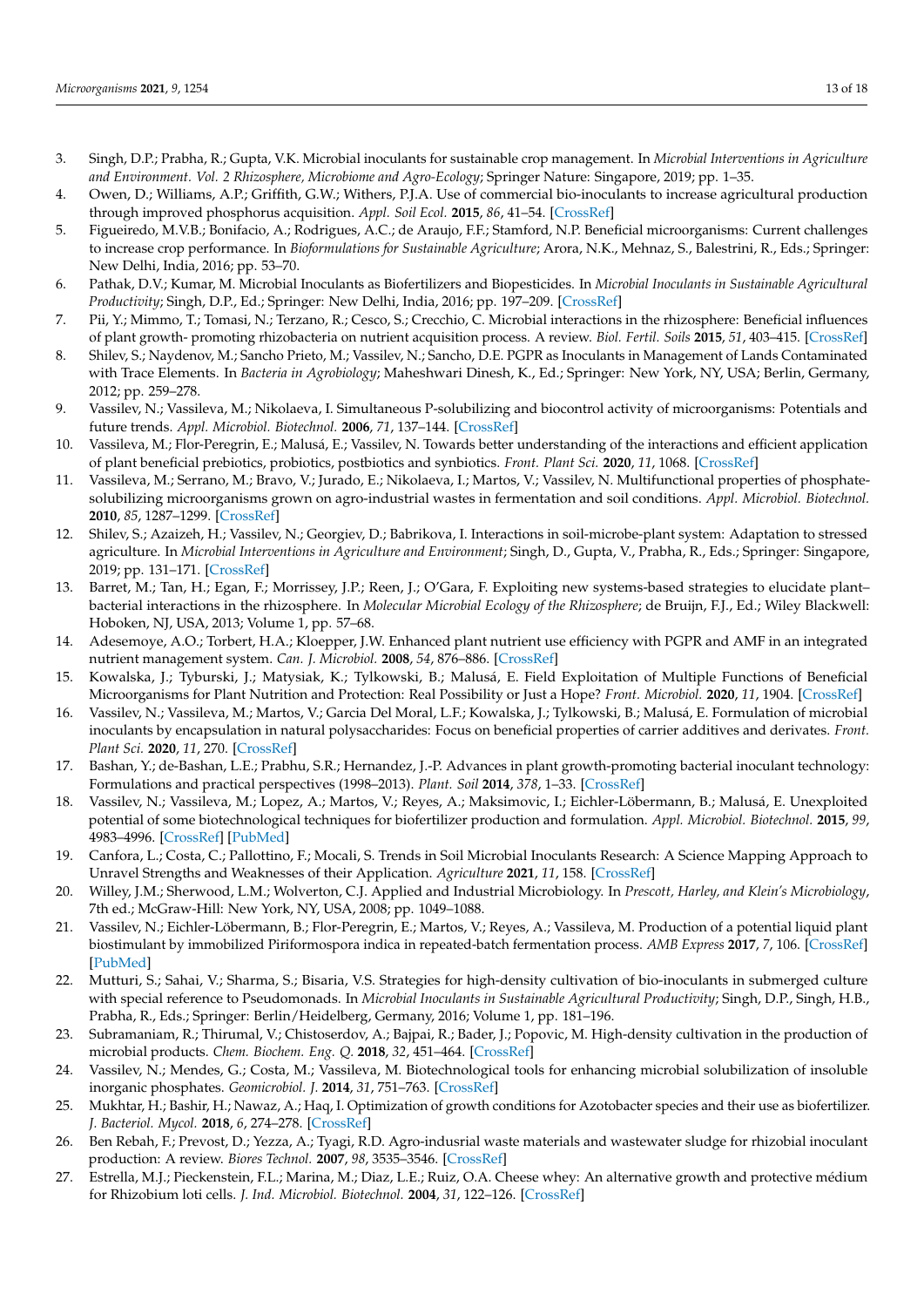- <span id="page-13-0"></span>28. Singh, A.K.; Gauri Bhatt, R.P.; Pant, S. Optimization and comparative study of the sugar waste for the growth of Rhizobium cells along with traditional laboratory media. *Res. J. Microbiol.* **2011**, *6*, 715–723.
- <span id="page-13-1"></span>29. Yezza, A.; Tyagi, R.D.; Valero, J.R.; Surampalli, R.Y. Production of Bacillus thuriengiensis-based biopesticides in batch and fed batch cultures using wastewater sludge as a raw material. *J. Chem. Technol. Biotechnol.* **2005**, *80*, 502–510. [\[CrossRef\]](http://doi.org/10.1002/jctb.1204)
- <span id="page-13-2"></span>30. Behle, R.W.; Jackson, M.A. Effect of Fermentation Media on the Production, Efficacy, and Storage Stability of Metarhizium brunneum Microsclerotia Formulated as a Prototype Granule. *J. Econ. Entom.* **2014**, *107*, 582–590. [\[CrossRef\]](http://doi.org/10.1603/EC13426)
- <span id="page-13-3"></span>31. Mendes, G.; Vassilev, N.; Araújo, V.H.; da Silva, I.R.; Júnior, J.I.; Costa, M. Inhibition of fungal phosphate solubilization by fluoride released from rock phosphate. *Appl. Environ. Microbiol.* **2013**, *79*, 4906–4913. [\[CrossRef\]](http://doi.org/10.1128/AEM.01487-13)
- <span id="page-13-4"></span>32. Vassilev, N.; Nikolaeva, I.; Vassileva, M. Indole-3-acetic acid production by gel-entrapped Bacillus thuringiensis in the presence of rock phosphate ore. *Chem. Eng. Commun.* **2007**, *194*, 441–445. [\[CrossRef\]](http://doi.org/10.1080/00986440600983486)
- <span id="page-13-5"></span>33. Bai, Z.; Jin, B.; Li, Y.; Chen, J.; Li, Z. Utilization of winery wastes for Trichoderma viride biocontrol agent production by solid state fermentation. *J. Environ. Sci.* **2008**, *20*, 353–358. [\[CrossRef\]](http://doi.org/10.1016/S1001-0742(08)60055-8)
- <span id="page-13-6"></span>34. Zhang, J.D.; Yang, Q. Optimization of solid-state fermentation conditions for Trichoderma harzianum using an orthogonal test. *Genet. Mol. Res.* **2015**, *14*, 1771–1781. [\[CrossRef\]](http://doi.org/10.4238/2015.March.13.4)
- <span id="page-13-7"></span>35. Jaronski, S.T.; Mascarin, G.M. Mass Production of Fungal Entomopathogens. In *Microbial Control of Insect and Mite Pests*; Lawrence, A.L., Ed.; Academic Press: Cambridge, MA, USA, 2017; pp. 141–155.
- <span id="page-13-8"></span>36. Vassilev, N.; Baca, M.T.; Vassileva, M.; Franco, I.; Azcon, R. Rock phosphate solubilization by Aspergillus niger grown on sugar beet wastes. *Appl. Microbiol. Biotechnol.* **1995**, *44*, 546–549. [\[CrossRef\]](http://doi.org/10.1007/BF00169958)
- 37. Vassileva, M.; Vassilev, N.; Azcon, R. Rock phosphate solubilization by Aspergillus niger on olive cake-based médium and its further application in a soil-plant system. *W. J. Microbiol. Biotechnol.* **1997**, *14*, 281–284. [\[CrossRef\]](http://doi.org/10.1023/A:1008858802855)
- <span id="page-13-9"></span>38. Vassilev, N.; Medina, A.; Azcon, R.; Vassileva, M. Microbial solubilization of rock phosphate on media containing agro-industrial wastes and effect of the resulting products on plant growth and P uptake. *Plant. Soil* **2006**, *287*, 77–84. [\[CrossRef\]](http://doi.org/10.1007/s11104-006-9054-y)
- <span id="page-13-10"></span>39. Vassilev, N.; Malusà, E.; Reyes, A.; Lopez, A.; Martos, V.; Maksimovic, I.; Vassileva, M. Potential application of glycerol in the production of plant beneficial microorganisms. *J. Ind. Microbiol. Biotechnol.* **2017**, *44*, 735–743. [\[CrossRef\]](http://doi.org/10.1007/s10295-016-1810-2) [\[PubMed\]](http://www.ncbi.nlm.nih.gov/pubmed/27514665)
- <span id="page-13-11"></span>40. Vassilev, N.; Medina, A.; Mendes, G.; Galvez, A.; Martos, V.; Vassileva, M. Solubilization of animal bonechar by a filamentous fungus employed in solid state fermentation. *Ecol. Eng.* **2013**, *58*, 165–169.
- <span id="page-13-12"></span>41. Mendes, G.; Zafra, D.; Vassilev, N.; Silva, I.R.; Ribeiro, J.I., Jr.; Costa, M.D. Biochar Enhances Aspergillus niger Rock Phosphate Solubilization by Increasing Organic Acid Production and Alleviating Fluoride Toxicity. *Appl. Environ. Microbiol.* **2014**, *80*, 3081–3085. [\[CrossRef\]](http://doi.org/10.1128/AEM.00241-14)
- <span id="page-13-13"></span>42. Sanchez, S.; Demain, A. Metabolite regulation of fermentation processes. *Enz. Microb. Technol.* **2002**, *31*, 895–906. [\[CrossRef\]](http://doi.org/10.1016/S0141-0229(02)00172-2)
- <span id="page-13-14"></span>43. Aleksieva, P.; Micheva-Viteva, S. Regulation of extracellular acid phosphatase biosynthesis by phosphates in proteinase producing fungus Humicola lutea. *Enzym. Microb. Technol.* **2000**, *27*, 570–575. [\[CrossRef\]](http://doi.org/10.1016/S0141-0229(00)00237-4)
- <span id="page-13-15"></span>44. Vassilev, N.; Requena, A.; Nieto, L.; Nikolaeva, I.; Vassileva, M. Production of manganese peroxidase by Phanerochaete chrysosporium grown on medium containing agro-wastes/rock phosphate and biocontrol properties of the final product. *Ind. Crops Prod.* **2009**, *30*, 28–32. [\[CrossRef\]](http://doi.org/10.1016/j.indcrop.2009.01.001)
- <span id="page-13-16"></span>45. Vassilev, N.; Nikolaeva, I.; Vassileva, M. An improved technique for preparation of gel-entrapped AM fungal spores. *Minerva Biotechnol.* **2007**, *19*, 51–55.
- 46. Lozano-Tovar, M.D.; Garrido-Jurado, I.; Quesada-Moraga, E.; Raya-Ortega, M.C.; Trapero-Casas, A. Metarhizium brunneum and Beauveria bassiana release secondary metabolites with antagonistic activity against Verticillium dahliae and Phytophthora megasperma olive pathogens. *Crop. Prot.* **2017**, *100*, 186–195. [\[CrossRef\]](http://doi.org/10.1016/j.cropro.2017.06.026)
- <span id="page-13-18"></span>47. Mendes, G.; Galvez, A.; Vassileva, M.; Vassilev, N. Fermentation liquid containing microbially solubilized P significantly improved plant growth and P uptake in both soil and soilless experiments. *Appl. Soil Ecol.* **2017**, *117*, 208–211. [\[CrossRef\]](http://doi.org/10.1016/j.apsoil.2017.05.008)
- <span id="page-13-17"></span>48. Lu, K.H.; Jin, Q.; Lin, Y.B.; Lu, W.W.; Li, S.S.; Zhou, C.H.; Jin, J.R.; Jiang, Q.Y.; Ling, L.C.; Xiao, M. Cell-free Fermentation Broth of Bacillus velezensis Strain S3-1 Improves Pak Choi Nutritional Quality and Changes the Bacterial Community Structure of the Rhizosphere Soil. *Front. Microbiol.* **2020**, *11*, 2043. [\[CrossRef\]](http://doi.org/10.3389/fmicb.2020.02043)
- 49. Kumar, V.; Rajauria, G.; Sahai, V.; Bisaria, V.S. Culture filtrate of root endophytic fungus Piriformospora indica promotes the growth and lignan production of Linum album hairy root cultures. *Process. Biochem.* **2012**, *47*, 901–907. [\[CrossRef\]](http://doi.org/10.1016/j.procbio.2011.06.012)
- 50. Compant, S.; Brader, G.; Muzammil, S.; Sessitsch, A.; Lebrihi, A.; Mathieu, F. Use of beneficial bacteria and their secondary metabolites to control grapevine pathogen diseases. *BioControl* **2013**, *58*, 435–455. [\[CrossRef\]](http://doi.org/10.1007/s10526-012-9479-6)
- <span id="page-13-19"></span>51. Nasr-Eldin, M.; Messiha, N.; Othman, B.; Megaheb, A.; Elhalag, K. Induction of potato systemic resistance against the potato virus Y (PVYNTH), using crude filtrates of Streptomyces spp. under greenhouse conditions. *Egypt. J. Biol. Pest. Control.* **2019**, 29–62. [\[CrossRef\]](http://doi.org/10.1186/s41938-019-0165-1)
- <span id="page-13-20"></span>52. Inglis, G.D.; Johnson, D.L.; Cheng, K.-J.; Goettel, M.S. Use of pathogen combinations to overcome the constraints of temperature on entomopathogenic hyphomycetes against grasshoppers. *Biol. Control.* **1997**, *8*, 143–152. [\[CrossRef\]](http://doi.org/10.1006/bcon.1996.0495)
- <span id="page-13-21"></span>53. Canfora, L.; Abu-Samra, N.; Tartanus, M.; Łabanowska, B.H.; Benedetti, A.; Pinzari, F.; Malusà, E. Co-inoculum of Beauveria brongniartii and B. bassiana shows in vitro different metabolic behaviour in comparison to single inoculums. *Sci. Rep.* **2017**, *7*, 1–15. [\[CrossRef\]](http://doi.org/10.1038/s41598-017-12700-0) [\[PubMed\]](http://www.ncbi.nlm.nih.gov/pubmed/29026120)
- <span id="page-13-22"></span>54. Zhao, J.Y.; Xue, L.; YuanLong, L.C.; DongYing, J.; Kai, Y. Characterization of co-culturing microorganisms for simultaneous degradation of β-Cypermethrin and 3-phenoxybenzoic acid. *Fres Environ. Bull.* **2018**, *27*, 4249–4257.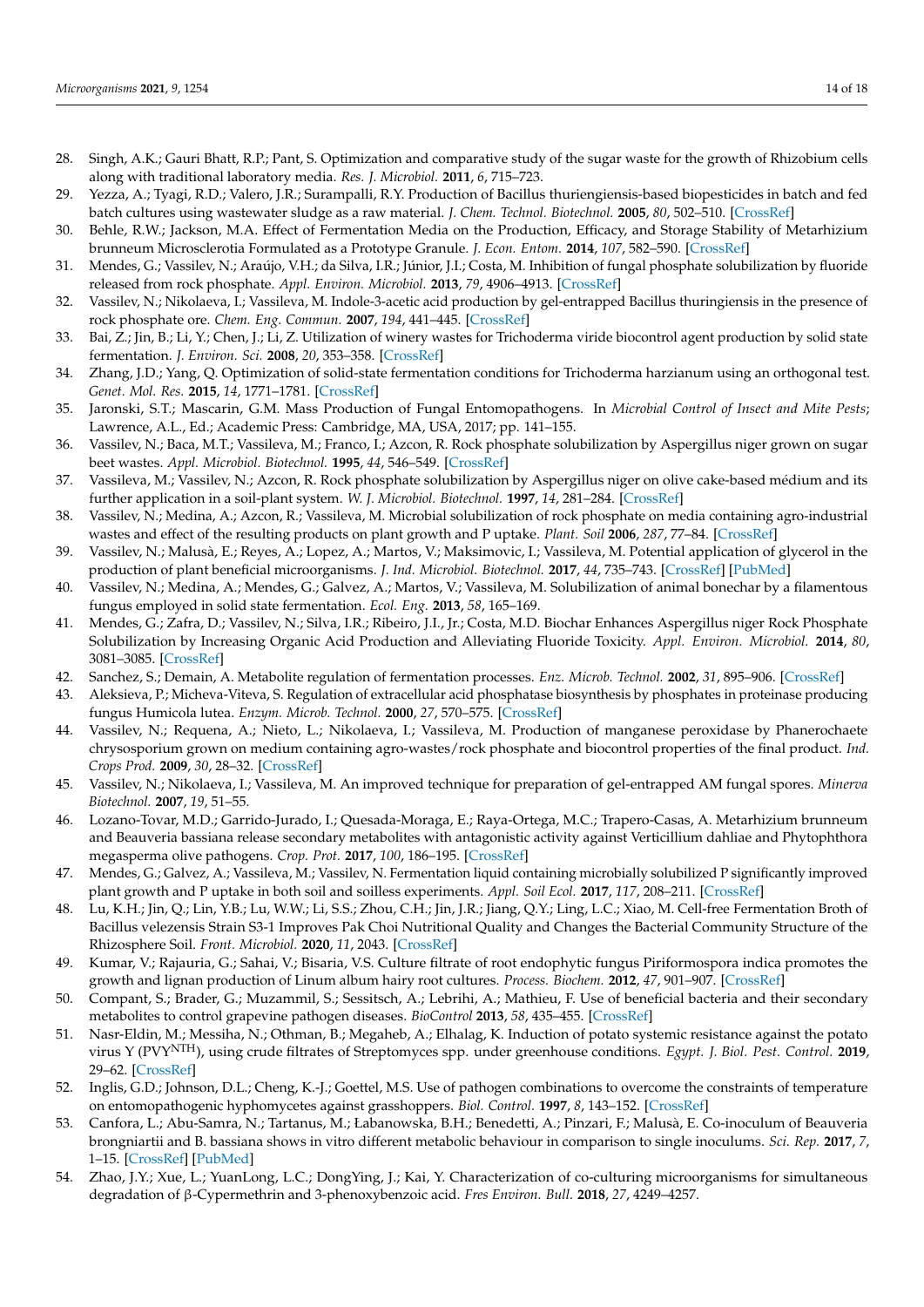- <span id="page-14-0"></span>55. BioVoicenews. IIT Innovation Series: Boosting Biofertilizer Productivity. 2016. Available online: [https://www.biovoicenews.](https://www.biovoicenews.com/iit-innovation-series-boosting-biofertilizer-productivity) [com/iit-innovation-series-boosting-biofertilizer-productivity](https://www.biovoicenews.com/iit-innovation-series-boosting-biofertilizer-productivity) (accessed on 20 March 2021).
- <span id="page-14-1"></span>56. Quiroga, G.; Diaz, A.; Gomez, M. Improving biomass production for two biofertilizers strains of Azotobacter chroococcum at laboratory level. *J. Biotechnol. Biomater.* **2015**, *5*, 6. [\[CrossRef\]](http://doi.org/10.4172/2155-952X.C1.044)
- <span id="page-14-2"></span>57. Damir, O.; Mladen, P.; Bozidar, S.; Srnan, N. Cultivation of the bacterium Azotobacter chroococcum for preparation of biofertilizers. *Afr. J. Biotechnol.* **2011**, *10*, 3104–3111. [\[CrossRef\]](http://doi.org/10.5897/AJB10.1086)
- <span id="page-14-3"></span>58. Sarma, M.V.R.K.; Gautam, A.; Kumar, L.; Saharan, K.; Kapoor, A.; Shrivastava, N.; Sahai, V.; Bisaria, V.S. Bioprocess strategies for mass multiplication of and metabolite synthesis by plant growth promoting pseudomonads for agronomical applications. *Proc. Biochem.* **2013**, *48*, 1418–1424. [\[CrossRef\]](http://doi.org/10.1016/j.procbio.2013.04.017)
- <span id="page-14-4"></span>59. Klaic, R.; Plotegher, F.; Ribeiro, C.; Zangirolami, T.C.; Farinas, C.S. A fed-batch strategy integrated with mechanical activation improves the solubilization of phosphate rock by Aspergillus niger. *ACS Sustain. Chem. Eng.* **2018**, *6*, 11326–11334. [\[CrossRef\]](http://doi.org/10.1021/acssuschemeng.8b00885)
- <span id="page-14-5"></span>60. Chen, S.; Hong, J.Y.; Wu, W.T. Fed batch culture of Bacillus thuringiensis based on motile intensity. *J. Ind. Microbiol. Biotechnol.* **2003**, *30*, 677–681. [\[CrossRef\]](http://doi.org/10.1007/s10295-003-0098-1)
- <span id="page-14-6"></span>61. Kuppusamy, M.; Balaraman, K. Fed batch fermentation studies with Bacillus thuringiensis H-14 synthesizing delta endotoxin. *Indian J. Exp. Biol.* **1991**, *29*, 1031–1034.
- <span id="page-14-7"></span>62. Kang, B.C.; Lee, S.Y.; Chang, H.N. Enhanced spore production of Bacillus thuringiensis by fed batch culture. *Biotechnol. Lett.* **1992**, *14*, 721–726. [\[CrossRef\]](http://doi.org/10.1007/BF01021650)
- <span id="page-14-8"></span>63. Karel, S.F.; Libicki, S.B.; Robertson, C.R. The immobilization of whole cells: Engineering principles. *Chem. Eng. Sci.* **1985**, *40*, 1321–1354. [\[CrossRef\]](http://doi.org/10.1016/0009-2509(85)80074-9)
- <span id="page-14-9"></span>64. Vassilev, N.; Vassileva, M.; Fenice, M.; Federici, F. Immobilized cell technology applied in solubilization of insoluble inorganic (rock) phosphates and P plant acquisition. *Biores Technol.* **2001**, *79*, 263–271. [\[CrossRef\]](http://doi.org/10.1016/S0960-8524(01)00017-7)
- <span id="page-14-10"></span>65. Sahu, P.K.; Brahmaprakash, G.P. Formulations of Biofertilizers—Approaches and Advances. In *Microbial Inoculants in Sustainable Agricultural Productivity*; Singh, D.P., Ed.; Springer: Berlin/Heidelberg, Germany, 2016; pp. 179–198. [\[CrossRef\]](http://doi.org/10.1007/978-81-322-2644-4_12)
- <span id="page-14-11"></span>66. Abbott, B.J. Immobilized cells. *Annu. Rep. Ferment. Process.* **1978**, *2*, 91–123.
- 67. Fukui, S.; Tanaka, A. Immobilized microbial cells. *Ann. Rev. Microbiol.* **1982**, *36*, 145–172. [\[CrossRef\]](http://doi.org/10.1146/annurev.mi.36.100182.001045)
- 68. Chibata, I.; Tosa, T. Immobilized cells: Historical background. *Appl. Biochem. Bioeng.* **1983**, *4*, 1–9.
- <span id="page-14-12"></span>69. Vassilev, N.; Vassileva, M. Production of organic acids by immobilized filamentous fungi. *Mycol. Res.* **1992**, *96*, 563–570. [\[CrossRef\]](http://doi.org/10.1016/S0953-7562(09)80981-7)
- <span id="page-14-13"></span>70. Bashan, Y. Alginate Beads as Synthetic Inoculant Carriers for Slow Release of Bacteria That Affect Plant Growth. *Appl. Environ. Microbiol.* **1986**, *51*, 1089–1098. [\[CrossRef\]](http://doi.org/10.1128/aem.51.5.1089-1098.1986) [\[PubMed\]](http://www.ncbi.nlm.nih.gov/pubmed/16347055)
- 71. Vassilev, N.; Toro, M.; Vassileva, M.; Azcon, R.; Barea, J.M. Rock phosphate solubilization by encapsulated Enterobacter sp. in fermentation and soil conditions. *Biores Technol.* **1997**, *61*, 29–33. [\[CrossRef\]](http://doi.org/10.1016/S0960-8524(97)84694-9)
- <span id="page-14-14"></span>72. Malusá, E.; Sas-Paszt, L.; Ciesielska, J. Technologies for beneficial microorganisms inocula used as biofertilizers. *Sci. World J.* **2012**, 491206. [\[CrossRef\]](http://doi.org/10.1100/2012/491206)
- <span id="page-14-15"></span>73. Vassilev, N.; Fenice, M.; Federici, F. Rock phosphate solubilization with gluconic acid produced by imobilized Penicillium variabile P16. *Biotechnol. Technol.* **1996**, *10*, 585–588. [\[CrossRef\]](http://doi.org/10.1007/BF00157366)
- <span id="page-14-16"></span>74. Kautola, H.; Vassilev, N.; Linko, Y.Y. Itaconic acid production by immobilized Aspergillus terreus. *Biotechnol. Lett.* **1989**, *11*, 313–318. [\[CrossRef\]](http://doi.org/10.1007/BF01024510)
- <span id="page-14-17"></span>75. Vassilev, N.; Medina, A.; Eichler-Löbermann, B.; Flor-Peregrín, E.; Vassileva, M. Animal Bone Char Solubilization with Itaconic Acid Produced by Free and Immobilized Aspergillus terreus Grown on Glycerol-Based Medium. *Appl. Biochem. Biotechnol.* **2012**, *68*, 1311–1318. [\[CrossRef\]](http://doi.org/10.1007/s12010-012-9859-5) [\[PubMed\]](http://www.ncbi.nlm.nih.gov/pubmed/22956279)
- <span id="page-14-18"></span>76. Cereti, C.F.; Rossini, F.; Federici, F.; Quarantino, D.; Vassilev, N.; Fenice, M. Reuse of microbially-treated olive mill wastewater as fertilizer for wheat (Triticum durum Desf.). *Biores. Technol.* **2004**, *91*, 135–140. [\[CrossRef\]](http://doi.org/10.1016/S0960-8524(03)00181-0)
- <span id="page-14-19"></span>77. Vassileva, M.; Peregrin, E.; Martos, V.; Vassilev, N. Biotechnological strategies aimed at sustainable mineral plant nutrition and food safety. *J. Int. Sci. Publ. Ecol. Saf.* **2012**, *6*, 330–340.
- <span id="page-14-20"></span>78. Ahuja, A.; D'Souza, S.F. Bioprocess for solubilization of rock phosphate on starch based medium by Paecilomyces marquandii immobilized on polyurethane foam. *Appl. Biochem. Biotechnol.* **2009**, *152*, 1. [\[CrossRef\]](http://doi.org/10.1007/s12010-008-8221-4) [\[PubMed\]](http://www.ncbi.nlm.nih.gov/pubmed/18785017)
- <span id="page-14-21"></span>79. Shi, T.Q.; Peng, H.; Zeng, S.Y.; Ji, R.Y.; Shi, K.; Huang, H.; Ji, X.J. Microbial production of plant hormones: Opportunities and challenges. *Bioengineering* **2017**, *8*, 124–128. [\[CrossRef\]](http://doi.org/10.1080/21655979.2016.1212138) [\[PubMed\]](http://www.ncbi.nlm.nih.gov/pubmed/27459344)
- <span id="page-14-22"></span>80. Kumar, P.K.R.; Lonsane, B.K. Immobilized growing cells of Gibberella fujikuroi P-3 for production of gibberellic acid and pigment in batch and semi-continuous cultures. *Appl. Microbiol. Biotechnol.* **1988**, *28*, 537–542. [\[CrossRef\]](http://doi.org/10.1007/BF00250408)
- <span id="page-14-23"></span>81. Nava-Saucedo, J.E.; Barbotin, J.N.; Thomas, D. Continuous production of gibberellic acid in a fixed-bed reactor by immobilized mycelia of Gibberella fujikuroi in calcium alginate beads. *Appl. Microbiol. Biotechnol.* **1989**, *30*, 226–233.
- <span id="page-14-24"></span>82. Meleigy, S.A.; Khalaf, M.A. Biosynthesis of gibberellic acid from milk permeate in repeated batch operation by a mutant Fusarium moniliforme, cells immobilized on loofa sponge. *Biores. Technol.* **2009**, *100*, 374–379. [\[CrossRef\]](http://doi.org/10.1016/j.biortech.2008.06.024)
- <span id="page-14-25"></span>83. Eleazar, M.E.; Dendooven, L.; Magana, I.P.; Parra, R.; De la Torre, M. Optimization of gibberellic acid production by immobilized Gibberella fujikuroi, mycelium in fluidized bioreactors. *J. Biotechnol.* **2000**, *76*, 147–155.
- 84. Camara, M.C.; Vandenberghe, L.P.S.; Rodrigues, C.; de Oliveira, J.; Fauld, C.; Bertrand, E.; Soccol, C.R. Current advances in gibberellic acid (GA3) production, patented technologies and potential applications. *Planta* **2018**, *248*, 1049–1062. [\[CrossRef\]](http://doi.org/10.1007/s00425-018-2959-x)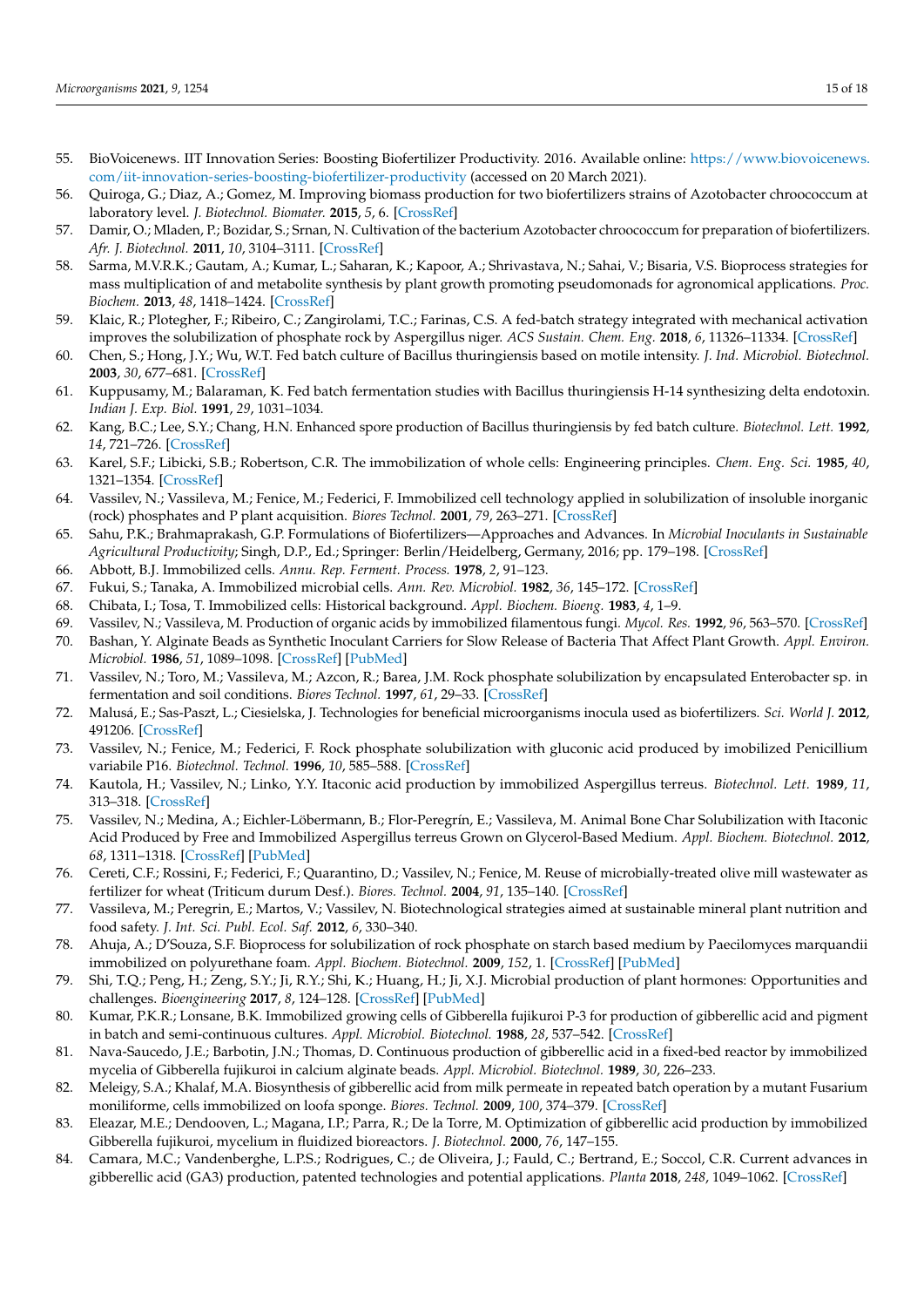- <span id="page-15-0"></span>85. Muge, G.; Selma, A.T. Extractive fermentation of gibberellic acid with free and immobilized Gibberella fujikuroi. *Prep. Biochem. Biotechnol.* **2014**, *44*, 80–89.
- <span id="page-15-1"></span>86. Teale, W.D.; Paponov, I.A.; Palme, K. Auxin in action: Signalling, transport and the control of plant growth and development. *Nat. Rev. Mol. Cell Biol.* **2006**, *7*, 847–859. [\[CrossRef\]](http://doi.org/10.1038/nrm2020)
- <span id="page-15-2"></span>87. Celloto, V.R.; Oliveira, A.J.B.; Goncalves, J.E.; Watanabe, C.S.F.; Matioloi, G.; Goncalves, R.A.C. Biosynthesis of indole-3-acetic acid by new Klebsiella oxytoca free and immobilized cells on inorganic matrices. *Sci. World J.* **2012**, 495970.
- <span id="page-15-3"></span>88. Copping, L.G.; Duke, S.O. Natural products that have been used commercially as crop protection agents. *Pest. Manag. Sci.* **2007**, *63*, 524–554. [\[CrossRef\]](http://doi.org/10.1002/ps.1378)
- <span id="page-15-4"></span>89. Tanaka, K.; Cho, S.H.; Lee, H.; Pham, A.Q.; Batek, J.M.; Cui, S.; Qiu, J.; Khan, S.M.; Joshi, T.; Zhang, Z.J.; et al. Effect of lipo-chitooligosaccharide on early growth of C4 grass seedlings. *J. Exp. Bot.* **2015**, *66*, 5727–5738. [\[CrossRef\]](http://doi.org/10.1093/jxb/erv260) [\[PubMed\]](http://www.ncbi.nlm.nih.gov/pubmed/26049159)
- <span id="page-15-5"></span>90. Pandey, A. Solid-state fermentation. *Biochem. Eng. J.* **2003**, *13*, 81–84. [\[CrossRef\]](http://doi.org/10.1016/S1369-703X(02)00121-3)
- <span id="page-15-6"></span>91. Pandey, A.; Soccol, C.R.; Larroche, C. *Current Developments in Solid State Fermentation*; Asiatech Publishers Inc.: New Delhi, India, 2007; p. 517.
- <span id="page-15-7"></span>92. Vassilev, N.; Mendes, G. Solid-state fermentation and plant-beneficial microorganisms. In *Current Developments in Biotechnology and Bioengineering: Current Advances in Solid-State Fermentation*; Pandey, A., Larroche, C., Soccol, C.R., Eds.; Elsevier: Amsterdam, The Netherlands, 2018; pp. 402–416.
- <span id="page-15-8"></span>93. Vassilev, N.; Fenice, M.; Jurado, E.; Reyes, A.; Nikolaeva, I.; Vassileva, M. Antagonistic Effect of Microbially-Treated Mixture of Agro-Industrial Wastes and Inorganic Insoluble Phosphate to Fusarium Wilt Disease. In *Fusarium: Epidemiology, Environmental Sources and Prevention*; Nova Publishers: Hauppauge, NY, USA, 2012; pp. 253–264.
- <span id="page-15-9"></span>94. Medina, A.; Vassilev, N.; Alguacil, M.; Roldan, A.; Azcon, R. Increased plant growth, nutrient uptake and soil enzymatic activities in a decertified Mediterranean soil amended with treated residues and inoculated with native AM fungi and plant-growthpromoting yeast. *Soil Sci.* **2004**, *169*, 260–270. [\[CrossRef\]](http://doi.org/10.1097/01.ss.0000126840.65846.02)
- 95. Medina, A.; Vassilev, N.; Barea, J.M.; Azcon, R. Application of Aspergillus niger- treated agrowaste residue and Glomus mosseae for improving growth and nutrition of Trifolium repens in a Cd-contaminated soil. *J. Biotechnol.* **2005**, *116*, 369–378. [\[CrossRef\]](http://doi.org/10.1016/j.jbiotec.2004.12.009)
- 96. Vassileva, M.; Medina, A.; Reyes, A.; Martos, V.; Vassilev, N. Remediation of Heavy Metal Contaminated Soils by Phosphate-Bearing Biotechnological Products. In *Bioremediation: Biotechnology, Engineering and Environmental Management*; Mason, A., Ed.; Nova Publishers: Hauppauge, NY, USA, 2012; pp. 465–474.
- <span id="page-15-10"></span>97. Vassilev, N.; Eichler-Löbermann, B.; Vassileva, M. Stress tolerant P-soubilizing microorganisms. *Appl. Microbiol. Biotechnol.* **2012**, *95*, 851–859. [\[CrossRef\]](http://doi.org/10.1007/s00253-012-4224-8) [\[PubMed\]](http://www.ncbi.nlm.nih.gov/pubmed/22722910)
- <span id="page-15-11"></span>98. Mendes, G.; Silva, N.M.R.M.; Anastacio, T.C.; Vassilev, N. Optimization of Aspergillus niger phosphate solubilization in solid state fermentation and use of the resulting product as a P fertilizer. *Microb. Biotechnol.* **2015**, *8*, 930–939. [\[CrossRef\]](http://doi.org/10.1111/1751-7915.12289) [\[PubMed\]](http://www.ncbi.nlm.nih.gov/pubmed/26112323)
- <span id="page-15-12"></span>99. Vassilev, N.; Franco, I.; Vassileva, M.; Azcon, R. Improved plant growth with rock phosphate solubilized by Aspergillus niger grown on sugar beet waste. *Biores. Technol.* **1996**, *55*, 237–241. [\[CrossRef\]](http://doi.org/10.1016/0960-8524(96)00008-9)
- <span id="page-15-13"></span>100. Ooijkaas, L.P.; Wilkinson, E.C.; Tramper, J.; Buitelaar, R. Medium optimization for spore production of Coniothyrium minitans using statistically-based experimental designs. *Biotechnol. Bioeng.* **1999**, *64*, 92–100. [\[CrossRef\]](http://doi.org/10.1002/(SICI)1097-0290(19990705)64:1<92::AID-BIT10>3.0.CO;2-8)
- 101. Weber, F.J.; Tramper, J.; Rinzema, A. A simplified material and energy balance approach for process development and scale-up of Coniothyrium minitans conidia production by solid-state cultivation in a packed-bed reactor. *Biotechnol. Bioeng.* **1999**, *65*, 447–458. [\[CrossRef\]](http://doi.org/10.1002/(SICI)1097-0290(19991120)65:4<447::AID-BIT9>3.0.CO;2-K)
- 102. McQuilken, M.P.; Budge, S.P.; Whipps, J.M. Production, survival and evaluation of liquid culture-produced inocula of Coniothyrium minitans against Sclerotinia sclerotiorum. *Biocontrol Sci. Technol.* **1997**, *7*, 23–36. [\[CrossRef\]](http://doi.org/10.1080/09583159731018)
- 103. Pascual, S.; De Cal, A.; Magan, N.; Melgarejo, P. Surface hydrophobicity, viability and efficacy in biological control of Penicillium oxalicum spores produced in aerial and submerged culture. *J. Appl. Microbiol.* **2000**, *89*, 847–853. [\[CrossRef\]](http://doi.org/10.1046/j.1365-2672.2000.01189.x)
- <span id="page-15-14"></span>104. De la Cruz Quiroz, R.; Roussos, S.; Aguilar, C.N. Production of a biological control agent: Effect of a drying process of solid-state fermentation on viability of Trichoderma spores. *Int. J. Green Technol.* **2018**, *4*, 1–6.
- <span id="page-15-15"></span>105. Vassilev, N.; Vassileva, M. Biotechnological solubilization of rock phosphate on media containing agro-industrial wastes. *Appl. Microbiol. Biotechnol.* **2003**, *61*, 435–440. [\[CrossRef\]](http://doi.org/10.1007/s00253-003-1318-3)
- <span id="page-15-16"></span>106. Boonyuen, N.; Manoch, L.; Luangsaard, J.J.; Piasai, O.; Chamswarng, C.; Chuaseeharonnachai, C.; Ueapattanakit, J.; Arnthong, J.; Sriindrasutdhi, V. Decomposition of sugarcane bagasse with lignocellulose-derived thermotolerant and thermoresistant Penicillia and Aspergilli. *Int. Biodeter. Biodegr.* **2014**, *92*, 86–100. [\[CrossRef\]](http://doi.org/10.1016/j.ibiod.2014.04.013)
- <span id="page-15-17"></span>107. Vassileva, M.; Eichler-Löbermann, B.; Vassilev, N. Compatibility of P-solubilizing Aspergillus niger with bioeffectors. *Int. Multidiscip. Sci. Geo Conf. Surv. Geol. Min. Ecol. Manag. SGEM* **2017**, *17*, 601–608.
- <span id="page-15-18"></span>108. Germec, M.; Turhan, I. Effect of pH control and aeration on inulinase production from sugarbeet molasses in a bench-scale biorreactor. *Biomass Conv. Bioref.* **2021**. [\[CrossRef\]](http://doi.org/10.1007/s13399-021-01436-7)
- <span id="page-15-19"></span>109. Mattey, M. The production of organic acids. *Crit. Rev. Biotechnol.* **1992**, *12*, 87–132. [\[CrossRef\]](http://doi.org/10.3109/07388559209069189) [\[PubMed\]](http://www.ncbi.nlm.nih.gov/pubmed/1733523)
- <span id="page-15-20"></span>110. Netik, A.; Torres, N.V.; Riol, J.-M.; Kubicek, C.P. Uptake and export of citric acid by Aspergillus niger is reciprocally regulated by manganese ions. *BBA Biomembr.* **1997**, *1326*, 287–294. [\[CrossRef\]](http://doi.org/10.1016/S0005-2736(97)00032-1)
- <span id="page-15-21"></span>111. Juhász, T.; Szengyel, Z.; Szijártó, N.; Réczey, K. Effect of pH on cellulase production of Trichoderma reesei RUT C30. *Appl. Biochem. Biotechnol.* **2004**, *113–116*, 201–211. [\[CrossRef\]](http://doi.org/10.1385/ABAB:113:1-3:201) [\[PubMed\]](http://www.ncbi.nlm.nih.gov/pubmed/15054207)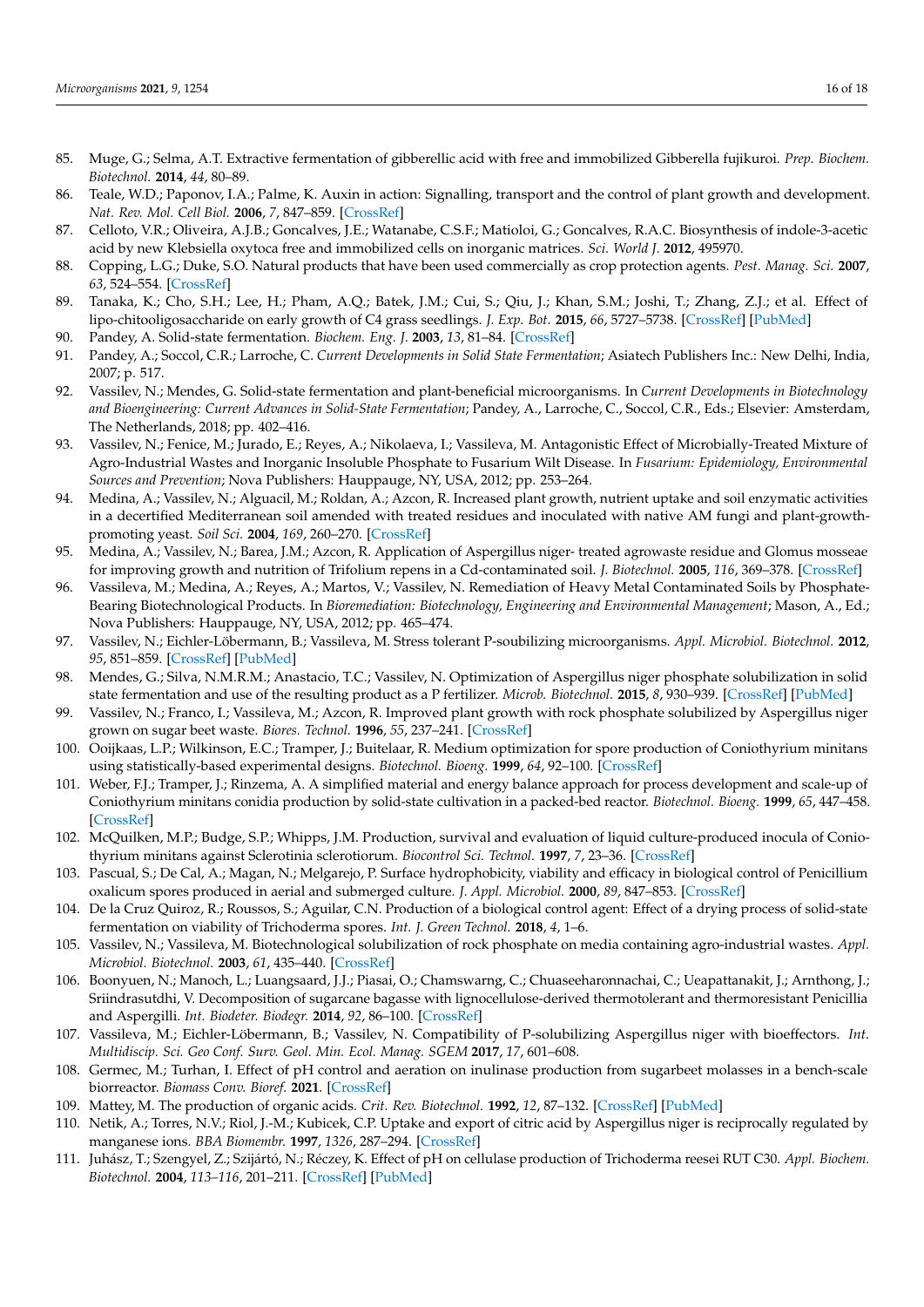- <span id="page-16-0"></span>112. Haei, M.; Rousk, J.; Ilstedt, U.; Öquist, M.; Baath, E.; Laudon, H. Effects of soil frost on growth, composition and respiration of the soil microbial decomposer community. *Soil Biol. Biochem.* **2011**, *43*, 2069–2077. [\[CrossRef\]](http://doi.org/10.1016/j.soilbio.2011.06.005)
- <span id="page-16-1"></span>113. Lobo, C.B.; Juárez Tomás, M.S.; Viruel, E.; Ferrero, M.A.; Lucca, M.E. Development of low-cost formulations of plant growthpromoting bacteria to be used as inoculants in beneficial agricultural technologies. *Microbiol. Res.* **2019**, *219*, 12–25. [\[CrossRef\]](http://doi.org/10.1016/j.micres.2018.10.012)
- <span id="page-16-2"></span>114. Hernández, A.; Larsson, C.U.; Sawicki, R.; van Niel, E.W.J.; Roos, S.; Håkansson, S. Impact of the fermentation parameters pH and temperature on stress resilience of Lactobacillus reuteri DSM 17938. *AMB Expr.* **2019**, *9*, 66. [\[CrossRef\]](http://doi.org/10.1186/s13568-019-0789-2) [\[PubMed\]](http://www.ncbi.nlm.nih.gov/pubmed/31102098)
- <span id="page-16-3"></span>115. Kautola, H.; Vassilev, N.; Linko, Y.Y. Continuous Itaconic Acid Production by Immobilized Biocatalysts. *J. Biotechnol.* **1990**, *116*, 369–378. [\[CrossRef\]](http://doi.org/10.1016/0168-1656(90)90079-Q)
- <span id="page-16-4"></span>116. Bodizs, L.; Titica, M.; Faria, N.; Srinivasan, B.; Dochain, D.; Bonvin, D. Oxygen control for an industrial pilot-scale fed-batch filamentous fungal fermentation. *J. Proc. Control.* **2007**, *17*, 595–606. [\[CrossRef\]](http://doi.org/10.1016/j.jprocont.2007.01.019)
- <span id="page-16-5"></span>117. Tang, W.; Pan, A.; Lu, H.; Xia, J.; Zhuang, Y.; Zhang, S.; Chu, J.; Noorman, H. Improvement of glucoamylase production using axial impellers with low power consumption and homogeneous mass transfer. *Biochem. Eng. J.* **2015**, *99*, 167–176. [\[CrossRef\]](http://doi.org/10.1016/j.bej.2015.03.025)
- <span id="page-16-6"></span>118. Hamrouni, R.; Molinet, J.; Mitropoulou, G.; Kourkoutas, Y.; Dupuy, N.; Masmoudi, A.; Roussos, S. From flasks to single used bioreactor: Scale-up of solid state fermentation process for metabolites and conidia production by Trichoderma asperellum. *J. Environ. Manag.* **2019**, *252*, 109496. [\[CrossRef\]](http://doi.org/10.1016/j.jenvman.2019.10949)
- <span id="page-16-7"></span>119. Costa, J.A.V.; Treichel, H.; Kumar, V.; Pandey, A. Advances in Solid-State Fermentation. In *Current Developments in Biotechnology and Bioengineering: Current Advances in Solid-State Fermentation*; Pandey, A., Larroche, C., Soccol, C.R., Eds.; Elsevier: Amsterdam, The Netherlands, 2018; pp. 1–17.
- <span id="page-16-8"></span>120. Magnuson, J.K.; Lasure, L.L. Organic Acid Production by Filamentous Fungi. In *Advances in Fungal Biotechnology for Industry, Agriculture, and Medicine*; Tkacz, J.S., Lange, L., Eds.; Springer: Boston, MA, USA, 2004. [\[CrossRef\]](http://doi.org/10.1007/978-1-4419-8859-1-12)
- <span id="page-16-9"></span>121. Papagianni, M. Fungal morphology and metabolite production in submerged mycelial processes. *Biotechnol. Adv.* **2004**, *22*, 189–259. [\[CrossRef\]](http://doi.org/10.1016/j.biotechadv.2003.09.005)
- <span id="page-16-10"></span>122. Tang, Y.J.; Zhong, J.J. Role of oxygen supply in submerged fermentation of Ganoderma lucidum for production of Ganoderma polysaccharide and ganoderic acid. *Enz. Microb. Technol.* **2003**, *32*, 478–484. [\[CrossRef\]](http://doi.org/10.1016/S0141-0229(02)00338-1)
- <span id="page-16-11"></span>123. Zhang, Y.Y.; Liu, J.H.; Zhou, Y.M.; Zhang, Y.Y.; Liu, Y.; Gong, T.Y.; Wang, J. A new two-phase kinetic model of sporulation of Clonostachys rosea in a new solid-state fermentation reactor. *Proc. Biochem.* **2013**, *48*, 1119–1125. [\[CrossRef\]](http://doi.org/10.1016/j.procbio.2013.03.009)
- <span id="page-16-12"></span>124. Smith, S.E.; Read, D.J. *Mycorrhizal Symbiosis*, 3rd ed.; Academic Press: London, UK, 2008.
- <span id="page-16-13"></span>125. Rouphael, Y.; Franken, P.; Schneider, C.; Schwarz, D.; Giovannetti, M.; Agnolucci, M.; De Pascale, S.; Bonini, P.; Colla, G. Arbuscular mycorrhizal fungi as a biostimulants in horticultural crops. *Sci. Horticul.* **2015**, *196*, 91–108. [\[CrossRef\]](http://doi.org/10.1016/j.scienta.2015.09.002)
- <span id="page-16-14"></span>126. Giovannetti, M.; Avio, L.; Sbrana, C. Improvement of nutraceutical value of food by plant symbionts. In *Natural Products, Phytochemistry, Botany and Metabolism of Alkaloids, Phenolics and Terpenes*; Ramawat, K.G., Merillon, J.M., Eds.; Springer: Berlin/Heidelberg, Germany, 2012; pp. 2641–2662.
- <span id="page-16-15"></span>127. Barea, J.M.; Pozo, M.J.; Azcon, R.; Azcon-Anguilar, C. Microbial cooperation in the rhizosphere. *J. Exp. Bot* **2005**, *56*, 1761–1778. [\[CrossRef\]](http://doi.org/10.1093/jxb/eri197)
- <span id="page-16-16"></span>128. Kumar, A.; Singh, R.; Adholeya, A. Biotechnological Advancements in Industrial Production of Arbuscular Mycorrhizal Fungi: Achievements, Challenges, and Future Prospects. In *Developments in Fungal Biology and Applied Mycology*; Satyanarayana, T., Deshmukh, S.K., Johri, B.N., Eds.; Springer: Singapore, 2017; pp. 413–431.
- <span id="page-16-17"></span>129. Vassilev, N.; Nikolaeva, I.; Vassileva, M. Polymer-based preparation of soil inoculants: Applications to arbuscular mycorrhizal fungi. *Rev. Environ. Sci. Bio Technol.* **2005**, *4*, 235–243. [\[CrossRef\]](http://doi.org/10.1007/s11157-005-2098-2)
- <span id="page-16-18"></span>130. Mugnier, J.; Mosse, B. Vesicular–arbuscular mycorrhizal infection in transformed root inducing T-DNA roots grown axenically. *Phytopathology* **1987**, *77*, 1045–1050. [\[CrossRef\]](http://doi.org/10.1094/Phyto-77-1045)
- 131. Becard, G.; Piche, Y. New aspects on the acquisition of biotrophic status by a vesicular–arbuscular mycorrhizal fungus, Gigaspora margarita. *N. Phytol.* **1989**, *112*, 77–83. [\[CrossRef\]](http://doi.org/10.1111/j.1469-8137.1989.tb00311.x)
- 132. Hung, L.-L.; O'Keefe, D.; Sylvia, D. Use of hydrogel as a sticking agent and carrier for vesicular–arbuscular mycorrhizal fungi. *Mycol. Res.* **1991**, *95*, 427–429. [\[CrossRef\]](http://doi.org/10.1016/S0953-7562(09)80841-1)
- <span id="page-16-19"></span>133. Jarstfer, A.G.; Sylvia, D. Inoculum production and inoculation strategies for vesicular–arbuscular mycorrhizal fungi. In *Soil Microbial Ecology: Applications in Agriculture and Environmental Management*; Metting, B., Ed.; Marcel Dekker: New York, NY, USA, 1995; pp. 349–377.
- <span id="page-16-20"></span>134. Verma, A.; Aldholeya, A. Cost-economics of existing methodologies for inoculum production of vesicular–arbuscular mycorrhizal fungi. In *Concepts in Mycorrhizal Research*; Mukerji, K.G., Ed.; Kluwer Academic Publishers: Dordrecht, The Netherlands, 1996; pp. 179–194.
- <span id="page-16-21"></span>135. St-Arnaud, M.C.; Hamel, C.; Vimard, B.; Caron, M.; Fortin, J.A. Enhanced hyphal growth and spore production of the arbuscular mycorrhizal fungus Glomus intraradices in an in vitro system in the absence of host roots. *Mycol. Res.* **1996**, *100*, 328–332. [\[CrossRef\]](http://doi.org/10.1016/S0953-7562(96)80164-X)
- <span id="page-16-22"></span>136. Douds, D.D., Jr. Increased spore production by Glomus intraradices in the split-plate monoxenic culture system by repeated harvest, gel replacement, and resupply of glucose to the mycorrhiza. *Mycorrhiza* **2002**, *12*, 163–167. [\[CrossRef\]](http://doi.org/10.1007/s00572-002-0174-9) [\[PubMed\]](http://www.ncbi.nlm.nih.gov/pubmed/12189469)
- <span id="page-16-23"></span>137. El-Tarabily, K.A.; Sivasithamparam, K. Potential of yeasts as biocontrol agents of soil-borne fungal plant pathogens and as plant growth promoters. *Mycoscience* **2006**, *47*, 25–35. [\[CrossRef\]](http://doi.org/10.1007/S10267-005-0268-2)